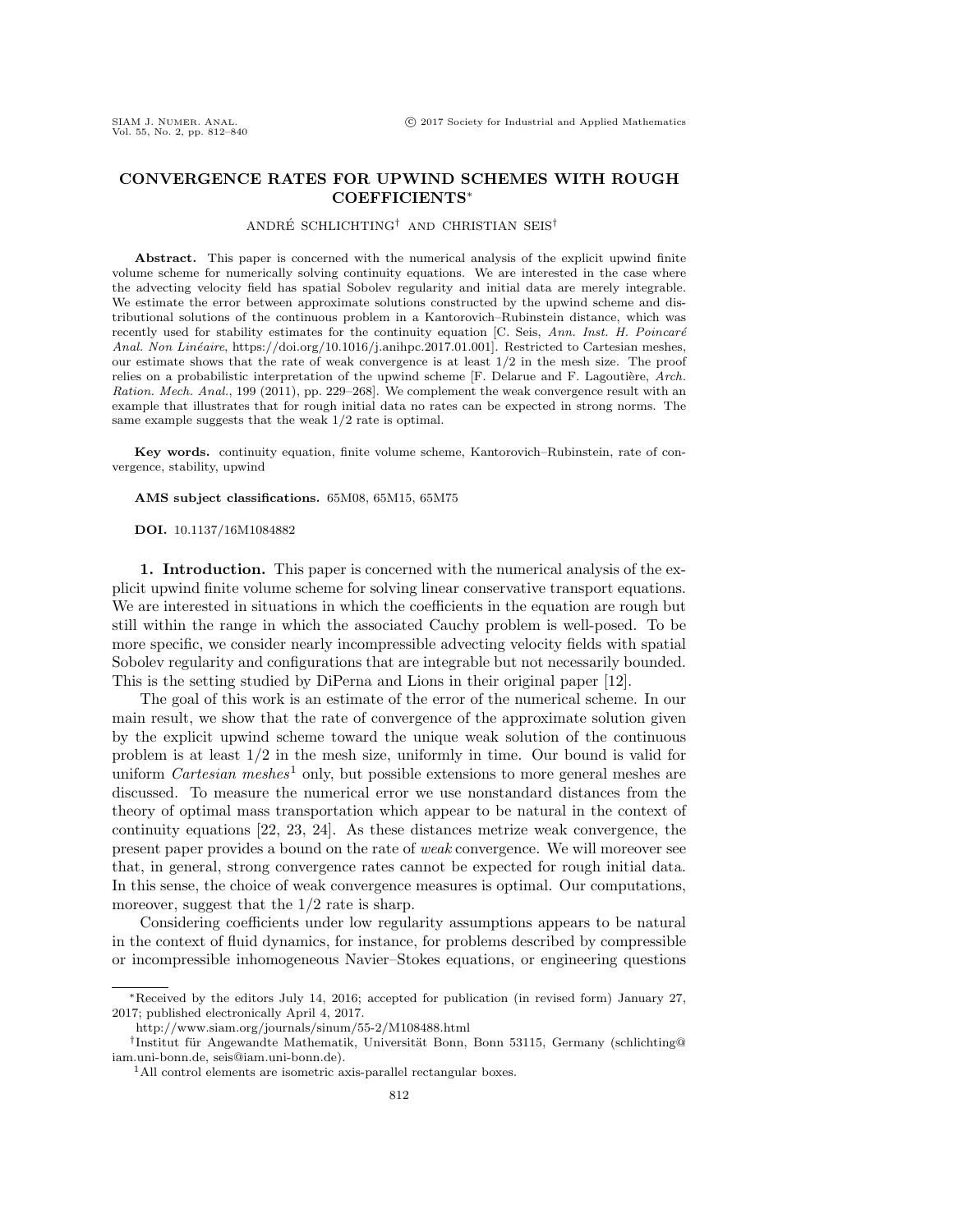related to fluid mixing, which attracted much interest recently [\[26\]](#page-28-4). The present work can be considered as a first step toward the error analysis of numerical schemes approximating model problems that feature more general (also nonlinear) transport phenomena with rough coefficients.

Part of our analysis is built on a probabilistic interpretation of the upwind scheme similar to the one discussed by Delarue and Lagoutière in  $[9]$  (in the context of Lipschitz vector fields) and the canonical representation of approximate solutions by the flow map induced by it. This interpretation recently guided the duo jointly with Vauchelet to new error estimates for the upwind scheme modeling transport with (one-sided) Lipschitz vector fields [\[10\]](#page-28-6). In a certain sense, the present work combines ideas from these two works with some novel stability estimates for continuity equations recently obtained in [\[23\]](#page-28-2). (See also [\[24\]](#page-28-3) for optimal estimates.)

Outline of the paper. In section [2,](#page-1-0) we introduce the continuous model and the upwind finite volume scheme; we present and discuss our main result and illustrate it by numerical simulations. Properties of the continuous model are collected in section [3.](#page-8-0) Section [4](#page-9-0) contains a brief summary of tools from optimal mass transportation that are relevant in the analysis. In section [5,](#page-11-0) we derive properties of the numerical scheme. Section [6](#page-18-0) is devoted to the proof of the error estimates. In section [7](#page-24-0) we propose an example which suggests the optimality of our main result. We conclude this paper with a discussion in section [8.](#page-27-0)

<span id="page-1-0"></span>2. Setting and results. Since most our our error analysis is conducted for arbitrary (though regular) mesh geometries, we will in the following present the setting for general meshes. Whenever our argumentation is restricted to Cartesian meshes this will be emphasized. This strategy allows the reader to easily identify the obstacles that have to be overcome in order to generalize our result and is thus advantageous for future research. Again, we caution the reader that our main result is valid for Cartesian meshes only.

**2.1.** The continuous problem. Let  $\Omega$  be a bounded polyhedral domain in  $\mathbb{R}^d$ . The conservative transport of a quantity  $\rho$  with initial configuration  $\rho_0$  by a vector field  $u$  is modeled by the Cauchy problem for the continuity equation

<span id="page-1-1"></span>(1) 
$$
\begin{cases} \partial_t \rho + \nabla \cdot (u\rho) = 0 & \text{in } [0, T] \times \Omega, \\ \rho(0, \cdot) = \rho_0 & \text{in } \Omega. \end{cases}
$$

We are interested in vector fields with no flux across the boundary of the domain,

<span id="page-1-2"></span>
$$
(2) \t\t\t u \cdot \nu = 0 \t on \partial \Omega,
$$

where  $\nu$  denotes, as usual, the outward normal on  $\partial\Omega$ . The set of equations is chosen in such a way that the total "mass"  $\int \rho dx$  is (formally) conserved.

It is well known that in the case of smooth vector fields, solutions can be constructed via the method of characteristics. Out of the smooth setting, the analytical treatment of the equation was initiated by DiPerna and Lions [\[12\]](#page-28-0), who developed the theory of so-called renormalized solutions. The authors derive uniqueness and stability properties of renormalized solutions and show that distributional solutions are renormalized if the advecting velocity field satisfies certain regularity assumptions. These are  $u \in L^1((0,T);W^{1,p}(\Omega))$  with  $(\nabla \cdot u)^-\in L^1((0,T);L^{\infty}(\Omega))$ , where we have used the superscripted minus sign to denote the negative part of a number. In the following, a solution of [\(1\)](#page-1-1) will always be the unique distributional solution constructed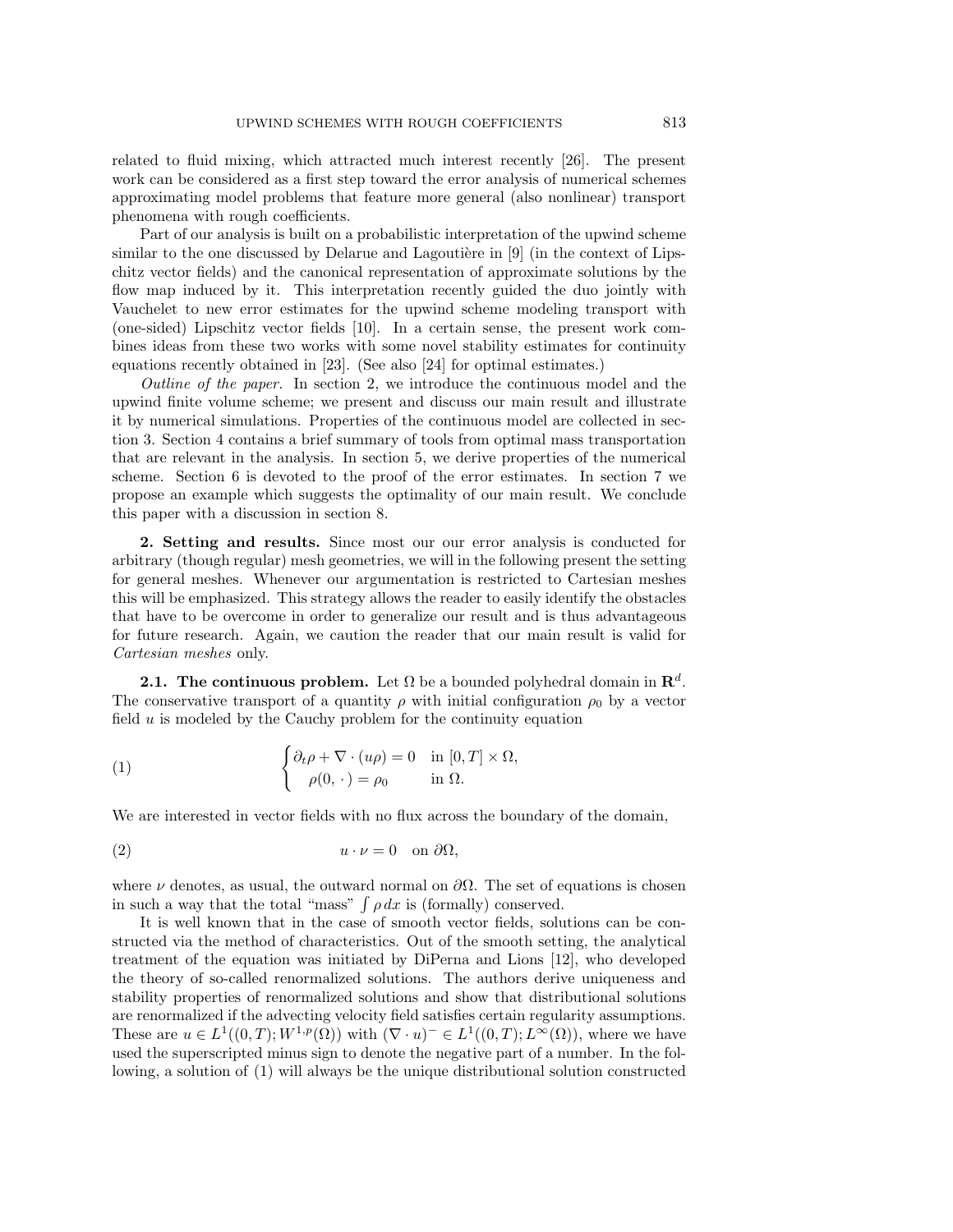in [\[12\]](#page-28-0). The DiPerna–Lions theory was later extended to vector fields with bounded variation regularity  $u \in L^1((0,T);BV(\Omega))$  by Ambrosio [\[2\]](#page-27-1).

Stability estimates for the continuity equation are very recent. In [\[23\]](#page-28-2), the second author chose an optimal transportation approach that yields quantitative estimates for the distance of two solutions corresponding to nearby velocity fields and nearby initial configurations. The optimality of this approach is discussed in [\[24\]](#page-28-3). The latter works mirror analogous results in the Lagrangian framework derived earlier by Crippa and De Lellis in [\[8\]](#page-27-2). In these quantitative estimates, however, the case  $p = 1$  (and also  $BV$ ) is excluded.

The present work builds up on [\[23\]](#page-28-2): We study the distance between approximate solutions constructed by the explicit finite volume upwind scheme—a numerical approximation of [\(1\)](#page-1-1)—and the unique weak solution to the original problem. An upper bound on this distance thus serves as an estimate for the numerical error. As in [\[8\]](#page-27-2) and [\[23\]](#page-28-2), we need to restrict to the case  $p > 1$ .

Because our numerical scheme is explicit, a stability condition has to be implemented, which requires to control the velocity field *uniformly in space*. We thus impose in addition that  $u \in L^1((0,T); L^{\infty}(\Omega)).$ 

2.2. The numerical scheme. The upwind finite volume scheme is the most classical, stable, and monotone numerical approximation of the continuity equation [\(1\)](#page-1-1) (see, e.g., [\[14,](#page-28-7) [18\]](#page-28-8)). It is formulated on a tessellation of the physical space  $\Omega$  and describes the evolution of cell averages by means of the flux over the cell boundaries.

Even though our result will be valid for Cartesian meshes only, we start with the description of the upwind scheme for quite general mesh geometries. In fact, most parts of our analysis hold true for general meshes. For this reason, we will work under weaker assumptions in the majority of the paper and restrict to the Cartesian setting only where needed. Our hope is to remove this restriction in some future work.

We consider a tessellation  $\mathcal T$  of the domain  $\Omega$ , that is,  $\mathcal T$  is a family of closed, connected polyhedral subsets (called control volumes or, simply, cells) of  $\mathbb{R}^d$  with disjoint interiors and such that  $\overline{\Omega} = \bigcup_{K \in \mathcal{T}} K$ . The surface of each control volume K ∈  $\mathcal T$  consists of finitely many flat, closed, and connected  $(d-1)$ -dimensional faces. If K and L are two neighboring control volumes, we write  $K \sim L$ . In this case, we use the notation  $K|L$  to denote the joint edge of K and L and use  $|K|L|$  to denote its  $(d-1)$ -dimensional Hausdorff area  $\mathcal{H}^{d-1}(K|L)$ . Moreover, the outward normal on K at the edge K|L will be denoted by  $\nu_{KL}$ , so that  $\nu_{KL} = -\nu_{LK}$ . On any edge K|L, we define the relative inverse length scale  $\tau_{KL} = \frac{|K|L|}{|K|}$  $\frac{K|L|}{|K|}$ , where by abuse of notation  $|K|$ is the usual d-dimensional volume of the control element  $K$ . Finally, the mesh size h is the maximal diameter of the volumes

$$
h = \max_{K \in \mathcal{T}} \operatorname{diam} K.
$$

It is necessary to ensure a certain uniform regularity of the mesh, which essentially guarantees that the control volumes do not degenerate as  $h \to 0$ . On the level of the numerical analysis presented below, this regularity assumption must imply that geometrical constants in estimates remain bounded as  $h \to 0$ . More precisely, we assume that there exists a constant  $C > 0$  such that the trace estimate

<span id="page-2-0"></span>(3) 
$$
||f||_{L^{1}(\partial K)} \leq C \left( \|\nabla f\|_{L^{1}(K)} + h^{-1} ||f||_{L^{1}(K)} \right)
$$

holds true uniformly as  $h \to 0$  for any function f and any cell  $K \in \mathcal{T}$ . The proof of the trace estimate is fairly standard and can be found, for instance, in [\[13,](#page-28-9) Chapter 4.3].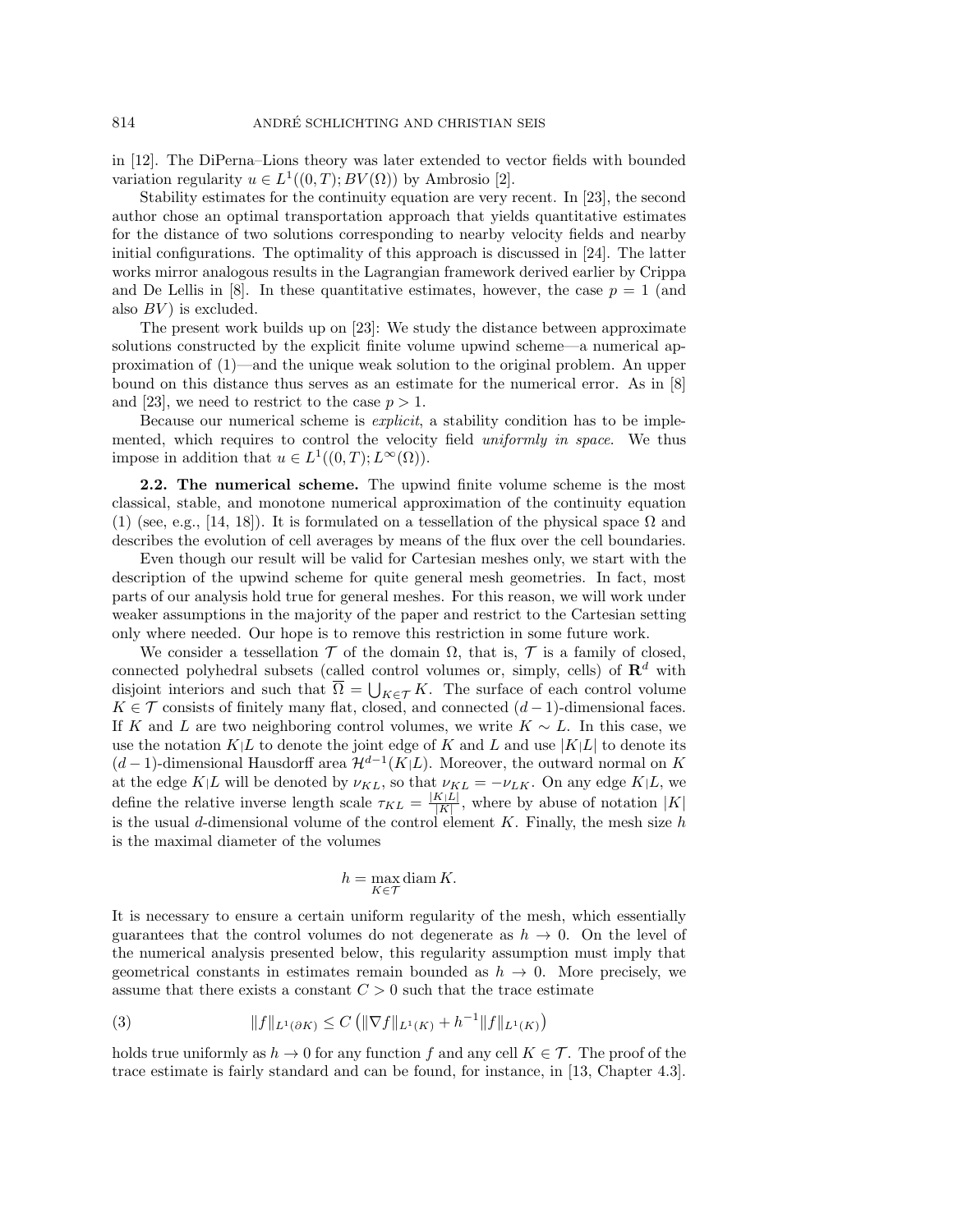An immediate consequence of this estimate with  $f \equiv 1$  is the uniform isoperimetric property of the control elements

<span id="page-3-2"></span>(4) 
$$
\max_{K \in \mathcal{T}} \frac{|\partial K|}{|K|} \leq \frac{C}{h}.
$$

For a fixed time step size  $\delta t$  specified in [\(10\)](#page-3-0) and [\(11\)](#page-4-0) below, we choose  $N \in \mathbb{N}$ such that  $N\delta t \leq T$  and set  $t^n = n\delta t$  for any  $n \in [0, N]$ . Here and in the following, we use the notation  $[a, b] = [a, b] \cap \mathbb{N}_0$ , where  $\mathbb{N}_0 = \{0, 1, 2, \ldots\}$  are the nonnegative integers.

We discretize the initial datum  $\rho_0$  by assigning to each control volume  $K \in \mathcal{T}$  the mean of  $\rho_0$  over that volume, i.e.,

<span id="page-3-3"></span>(5) 
$$
\rho_K^0 = \int_K \rho_0 dx.
$$

The upwind scheme takes into account only the flow over the edges. For each  $L \sim K$ , we consider the net outflow over  $K|L$  per time interval  $[t^n, t^{n+1}],$ 

<span id="page-3-4"></span>(6) 
$$
u_{KL}^n = \int_{t^n}^{t^{n+1}} \int_{K|L} u \cdot \nu_{KL} d\mathcal{H}^{d-1} dt.
$$

Following the sign conventions for the outward normals, we will sometimes use the antisymmetric relation  $u_{KL}^n = -u_{LK}^n$ . We will furthermore distinguish between the flows into the control volumes and those out of the control volumes. Hence, for  $L \sim K$ , we write  $u_{KL}^{n+} = (u_{KL}^n)^+$  and  $u_{KL}^{n-} = (u_{KL}^n)^-$ , where  $(q)^+ = \max\{0, q\}$  and  $(q)^{-} = -\min\{0, q\}$  denote the positive and the negative part of the quantity  $q \in \mathbb{R}$ , respectively.

With these preparations, we are now in the position to introduce the explicit upwind finite volume scheme. For  $n \in [0, N]$  and  $K \in \mathcal{T}$ , we define iteratively

<span id="page-3-1"></span>(7) 
$$
\rho_K^{n+1} = \rho_K^n - \delta t \sum_{L \sim K} \tau_{KL} \left( u_{KL}^{n+} \rho_K^n - u_{KL}^{n-} \rho_L^n \right).
$$

Let us stress that due to the no flux condition [\(2\)](#page-1-2), there are no boundary terms present in [\(7\)](#page-3-1). It will be beneficial for our probabilistic interpretation to rewrite the upwind scheme using the identities  $u_{KL}^{n-} = u_{LK}^{n+}$  and  $|K|\tau_{KL} = |L|\tau_{LK}$  as

<span id="page-3-5"></span>(8) 
$$
|K|\rho_K^{n+1} = \sum_{L \in \mathcal{T}} |L|\rho_L^n p_{LK}^n,
$$

where  $p_{KL}^n$ , defined by

<span id="page-3-6"></span>(9) 
$$
p_{KL}^n := \begin{cases} 1 - \delta t \sum_{L \sim K} \tau_{KL} u_{KL}^{n+} & \text{if } L = K, \\ \delta t \tau_{KL} u_{KL}^{n+} & \text{if } L \sim K, \\ 0 & \text{else,} \end{cases}
$$

will play the role of transition probabilities. It is a well-known fact that the upwind scheme is *stable*, if  $\delta t$  is chosen according to the Courant–Friedrichs–Lewy (CFL) condition

<span id="page-3-0"></span>(10) 
$$
\sum_{L \sim K} p_{KL}^n = \delta t \sum_{L \sim K} \tau_{KL} u_{KL}^{n+} \le 1.
$$

for all  $K \in \mathcal{T}$ . We will recall the proof of stability in Lemma [5.2](#page-12-0) below. For our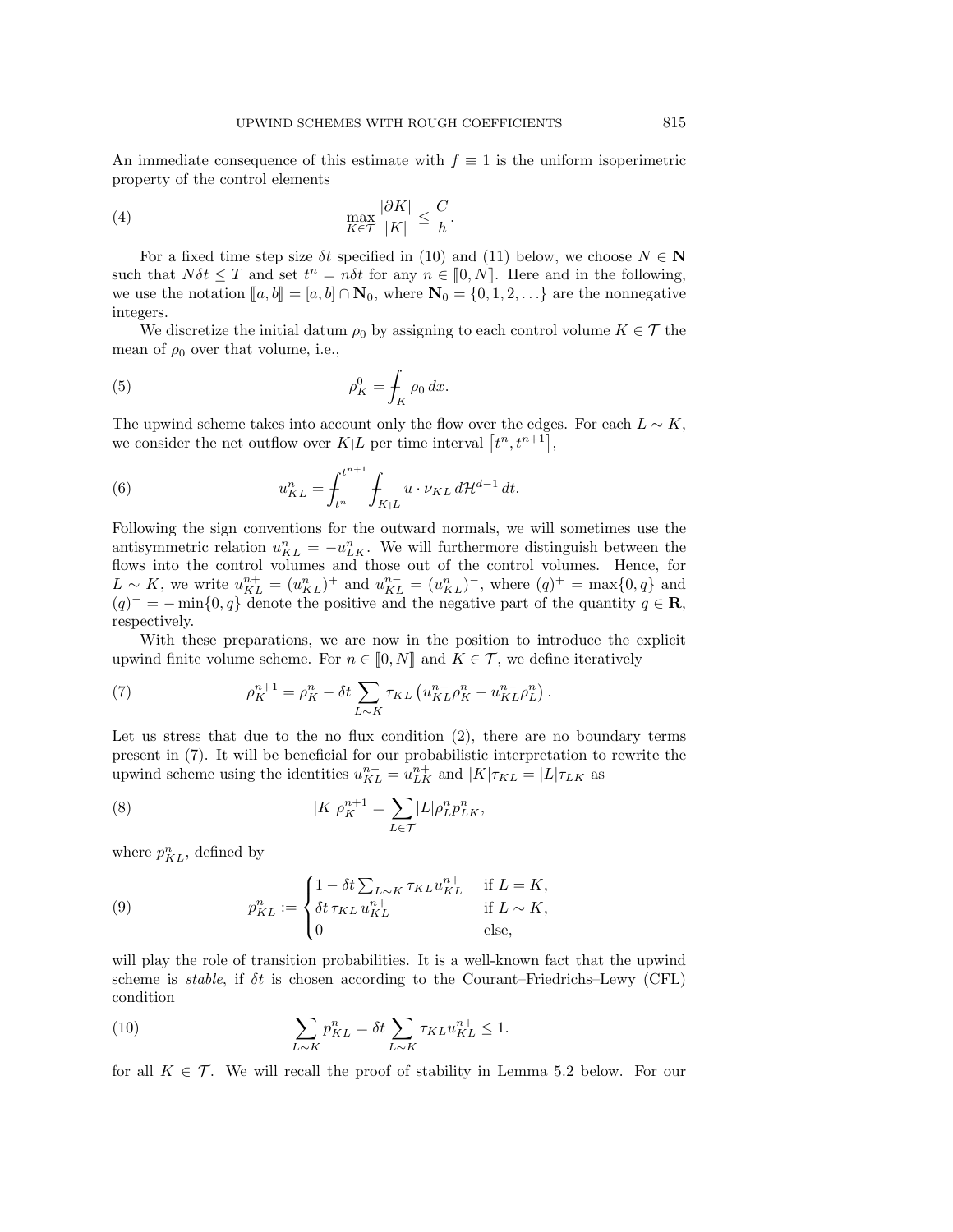analysis, it will be convenient to impose a slightly stronger condition, which does not depend on the mesh. Therefore, we demand for some finite constant C

<span id="page-4-0"></span>(11) 
$$
\max_{n \in [0,N]} \delta t u_{\infty}^n \leq Ch, \quad \text{where} \quad u_{\infty}^n := \int_{t^n}^{t^{n+1}} \|u\|_{L^{\infty}} dt,
$$

which in a certain sense is sufficient for  $(10)$  in the case of Sobolev vector fields (cf. Lemma [5.1\)](#page-11-1). The latter condition in particular implies that in every time step the maximal length of each path line is at most of order  $h$  (see, e.g., the proof of Lemma [6.1\)](#page-19-0).

<span id="page-4-1"></span>The *approximate solution*  $\rho_h$  is defined in such a way that

(12)  $\rho_h(t, x) = \rho_h^n(x) = \rho_K^n$  for almost every  $(t, x) \in [t^n, t^{n+1}) \times K$ .

We will also write  $\rho_h^0 = \rho_h(0, \cdot)$  for the approximate initial datum.

2.3. Main results. In the following, we describe and interpret our main result. As announced in the previous subsection, our results are valid for Cartesian meshes only. It is thus necessary to restrict the admissible geometries for the domain  $\Omega$ . We call  $\Omega$  compatible to Cartesian tessellations, if it is a finite disjoint union of isometric axis-parallel rectangular boxes. In this case,  $\Omega$  can be covered by control volumes  $K \in \mathcal{T}$ , which are of the form  $K = [a_1, a_1 + h_1] \times \cdots \times [a_d, a_d + h_d]$  with edge lengths  $h_i$  satisfying  $h \leq Ch_i$  uniformly in h. The latter condition is equivalent to [\(3\)](#page-2-0) via [\(4\)](#page-3-2).

We are now in the position to state our main result.

<span id="page-4-3"></span>THEOREM 2.1. Suppose that  $\Omega$  is a bounded domain in  $\mathbf{R}^d$  that is compatible to Cartesian tessellations.

Let  $p \in (1,\infty]$  and  $q \in [1,\infty)$  be dual Hölder exponents, i.e.,  $1/p + 1/q = 1$ . Let  $u:[0,T]\times\Omega\to\mathbf{R}^d$  be such that

(13)  

$$
\begin{cases}\nu \in L^1((0,T); L^{\infty}(\Omega)),\\ \nabla u \in L^1((0,T); L^p(\Omega)),\\ (\nabla \cdot u)^- \in L^1((0,T); L^{\infty}(\Omega)),\\ u \cdot \nu = 0 \text{ on } \partial\Omega,\end{cases}
$$

and let  $\rho_0 : \Omega \to \mathbf{R}$  be such that

<span id="page-4-4"></span>
$$
\rho_0 \in L^q(\Omega).
$$

Let  $\rho, \rho_h : [0, T] \times \Omega \to \mathbf{R}$  denote, respectively, the solution to the continuity equation [\(1\)](#page-1-1) and the approximate solution defined by the explicit upwind finite volume scheme  $(5)$ ,  $(6)$ ,  $(7)$ ,  $(12)$  on a Cartesian mesh with mesh size h. Suppose that the CFL conditions [\(10\)](#page-3-0) and [\(11\)](#page-4-0) are satisfied.

Then there exists a constant C such that for any  $r > 0$  and any  $t \in [0, T]$ , it holds that

,

<span id="page-4-2"></span>(14) 
$$
\inf_{\pi \in \Pi(\rho(t, \cdot), \rho_h(t, \cdot))} \iint \log \left( \frac{|x - y|}{r} + 1 \right) d\pi(x, y)
$$
  
 
$$
\leq C \left( 1 + \frac{\sqrt{h \|u\|_{L^1(L^\infty)}} + h}{r} \right) \left( \|\rho_0\|_{L^1} + \Lambda^{\frac{1}{p}} \|\rho_0\|_{L^q} \|u\|_{L^1(W^{1, p})} \right)
$$

where  $\Lambda = \exp(||(\nabla \cdot u)^-||_{L^1(L^\infty)}).$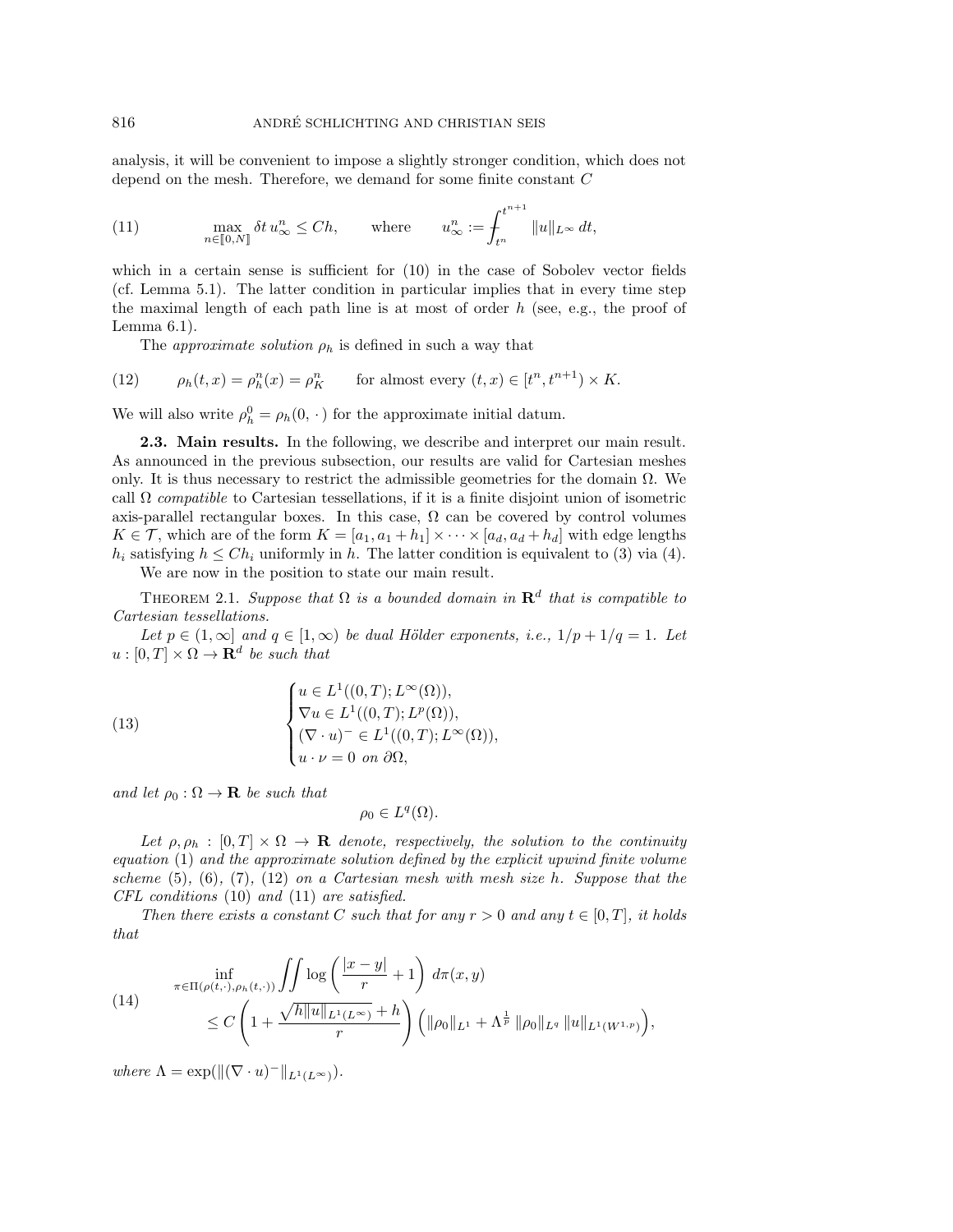Here we have dropped the dependency of norms on the domains for notational convenience. For instance,  $L^1(L^p) = L^1((0,T); L^p(\Omega))$ . We will stick to this convention in the following. In the case where  $\Omega$  is convex, the term  $||u||_{L^1(W^{1,p})}$  can be replaced by  $\|\nabla u\|_{L^1(L^p)}$ , which is consistent with regard to dimensions.

The statement involves the notion of a Kantorovich–Rubinstein distance. The infimum on the left-hand side of [\(14\)](#page-4-2) is taken over so-called transport plans  $\pi$  that are joint measures on the product space  $\Omega \times \Omega$  with marginals  $(\rho - \rho_h)^+$  and  $(\rho - \rho_h)^-$ . Roughly speaking, the quantity on the left-hand side measures the minimal total cost that is necessary to transfer the configuration  $\rho$  into the configuration  $\rho_h$ , if the transport over a distance z costs  $\log(z/r + 1)$ . Finding and characterizing the "best" transport plan  $\pi$  is a central question in the theory of optimal transportation. The minimal total cost is a mathematical distance between  $\rho$  and  $\rho_h$  and metrizes weak convergence. In section [4](#page-9-0) below, we will review properties of this (Kantorovich– Rubinstein) distance function that are relevant for the comprehension of this paper.

With the understanding that Kantorovich–Rubinstein distances metrize weak convergence, the statement in Theorem [2.1](#page-4-3) can be seen as an estimate on the rate of weak convergence of approximate solutions defined by the upwind finite volume scheme toward the unique solution to the continuous problem. For finite time intervals and toward the unique solution to the continuous problem. For finite time intervals and<br>small mesh sizes, the  $\sqrt{h}$  term dominates the convergence rate as  $\sqrt{h||u||_{L^1(L^{\infty})}} \gg h$ . For  $r = \sqrt{h} \sim \sqrt{h||u||_{L^1(L^{\infty})}}$ , the right-hand side becomes independent of  $h \ll 1$  and the estimate turns into

$$
\inf_{\pi \in \Pi(\rho(t,\cdot),\rho_h(t,\cdot))} \iint \log \left( \frac{|x-y|}{\sqrt{h}} + 1 \right) d\pi(x,y) \le C,
$$

uniformly in  $h \ll 1$  and  $t \leq T$  for some fixed finite T. In other words, under the assumptions of the theorem, the rate of weak convergence of approximate solutions toward the solution of the continuous problem is at most 1/2.

We will see in section [7](#page-24-0) below that our result is optimal in two respects: On the one hand, we will show that for general rough initial data one cannot expect convergence rates in strong norms. More precisely, for any  $s \in (0, 1)$  we find an initial configuration in  $L^1$  such that

$$
h^{s-1} \|\rho - \rho_h\|_{L^1(L^1)} \to 0
$$

as  $h \to 0$ . On the other hand, we can show for the same example that the rate of weak convergence is at least  $1 - s/2$ . This coincides with our findings in the limiting case where  $s \nearrow 1$ .

Rate 1/2 convergence for the upwind scheme has been known for a long time in the case of regular (e.g., Lipschitz) vector fields: Even though the scheme is formally order 1, for nonsmooth initial configurations, the optimal convergence rate falls down to  $1/2$ . Among the many papers proving this result, we mention [\[17,](#page-28-10) [21,](#page-28-11) [27,](#page-28-12) [11,](#page-28-13) [20,](#page-28-14) [19,](#page-28-15) [6,](#page-27-3) [9,](#page-28-5) [10,](#page-28-6) [1\]](#page-27-4). To the best of our knowledge, in this paper, we provide the first analytical results on the convergence rates in the case of vector fields with spatial Sobolev regularity. Numerical evidence for this rate was reported earlier by Boyer [\[4\]](#page-27-5); see also subsection [2.4](#page-6-0) below. Convergence (without rates) of the scheme in the DiPerna–Lions setting was obtained by Walkington [\[29\]](#page-28-16) and Boyer [\[4\]](#page-27-5).

The reason for the loss in the convergence rate for nonsmooth initial data is the occurrence of numerical diffusion. In a certain sense, the approximate scheme behaves like the diffusive approximation

$$
\partial_t \rho + \nabla \cdot (u\rho) - h\Delta \rho = 0,
$$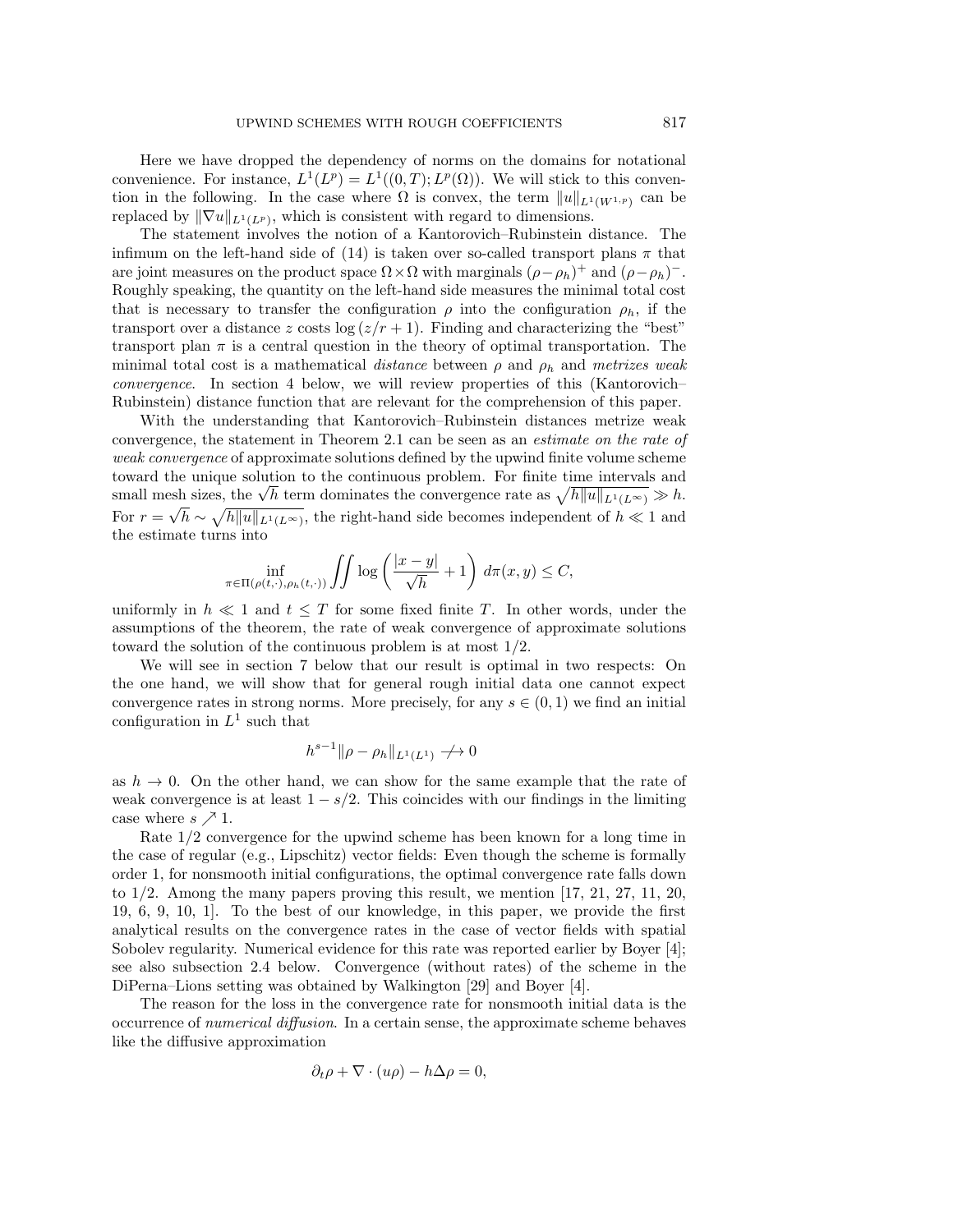which on the level of the Lagrangian variables is understood as a stochastic differential equation

<span id="page-6-1"></span>(15) 
$$
d\psi_t = u(t, \psi_t) dt + \sqrt{2h} dW_t,
$$

where  $W_t$  is a Brownian motion in  $\mathbb{R}^n$ . This motivates that the upwind scheme has a probabilistic interpretation. Recently, Delarue, Lagoutière and Vauchelet  $[10]$ interpreted the upwind scheme in the form [\(8\)](#page-3-5) as Kolmogorov forward equation of a Markov chain on the mesh  $\mathcal T$  with jump probabilities given by  $p_{KL}^n$  [\(9\)](#page-3-6). By doing so, they were able to prove a  $1/2$ -rate of convergence for the upwind scheme applied to the continuity equation with a one-sided Lipschitz vector field. In our case of Sobolev vector fields, we define  $\psi_t$  as a continuous state Markov chain on  $\Omega$  with a suitable jump kernel between the elements of the mesh. This Markov chain is a time-discretized version of the stochastic differential equation [\(15\)](#page-6-1) with a noise term still depending on the details of the mesh (cf. Lemma [5.4](#page-14-0) and [\(38\)](#page-16-0) below). Moreover, this noise term determines the  $1/2$ -rate of convergence (cf. Lemma [5.5](#page-16-1) below).

At the end of this subsection, we try to convince the reader that estimates on logarithmic distances as the one in our main result appear quite naturally in the context of continuity and transport equations. We will do so on the Lagrangian level, that is, we consider the flows (cf. [\(17\)](#page-8-1) below)  $\phi$  and  $\phi_h$  of two bounded Lipschitz vector fields u and  $u_h$ . It is not difficult to see that

<span id="page-6-2"></span>(16) 
$$
\log \left( \frac{|\phi(t,x) - \phi_h(t,x)|}{r} + 1 \right) \leq \|\nabla u\|_{L^1(L^\infty)} + \frac{1}{r} \|u - u_h\|_{L^1(L^\infty)},
$$

uniformly in t and x. Hence, choosing  $r = r_h = ||u - u_h||_{L^1(L^{\infty})}$ , we see that the velocity gradient controls the logarithmic distance of trajectories relative to the distance of the vector fields  $r_h$ . The argument for this estimate is straightforward and follows from the calculation

$$
\left| \frac{d}{dt} \log \left( \frac{|\phi(t,x) - \phi_h(t,x)|}{r} + 1 \right) \right| \leq \frac{|u(t, \phi(t,x)) - u_h(\phi_h(t,x))|}{|\phi(t,x) - \phi_h(t,x)| + r}
$$

by triangle inequality and integration. A generalization of [\(16\)](#page-6-2) to the case where u has spatial Sobolev regularity is due to Crippa and De Lellis [\[8\]](#page-27-2). In the Eulerian framework, an analogous estimate was derived recently in [\[23,](#page-28-2) [24\]](#page-28-3).

<span id="page-6-0"></span>2.4. Numerical experiments. We now present some numerical findings in favor of our analytical results. In two series of experiments, we applied the explicit upwind finite volume scheme to initial data with jump discontinuities. In the first series, the scheme is run with a constant vector field, and in the second one, we used a stationary Hölder regular field belonging to  $W^{1,p}$  for any p with  $1 \leq p \leq 2$ . In both cases we find that the convergence rate is at least 1/2 if the error is measured in the  $L^1$  as well as the  $H^{-1}$  norm.

Let us describe our experiments in more detail. We consider the continuity equation on the two-dimensional unit torus  $\Omega \cong [0,1)_{\text{per}}^2$ . As initial datum, we consider

$$
\rho_0(x) = \begin{cases} 1 & \text{if } x \in [0, \frac{1}{2})^2 \cup [\frac{1}{2}, 1)^2, \\ -1 & \text{else.} \end{cases}
$$

In our first series of experiments, we run the experiment with the constant vector field  $u_c = (0, 1)^T$ . In the second experiment, we choose  $u_s = (v, .5)^T$  with  $v = v(x_2)$  given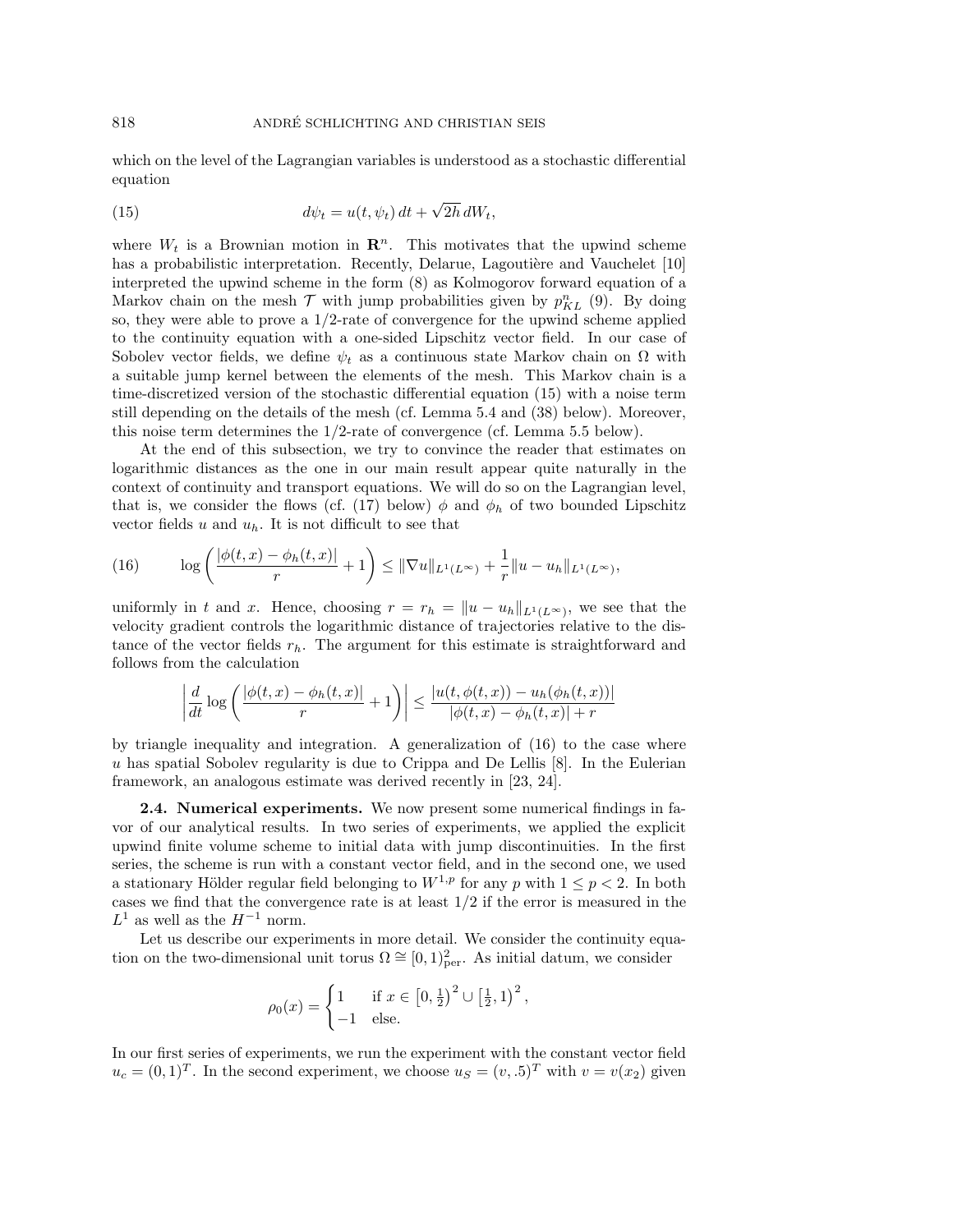#### UPWIND SCHEMES WITH ROUGH COEFFICIENTS 819

<span id="page-7-0"></span>

FIG. 1. Illustration of numerical diffusion of upwind scheme (Mesh size  $h = 2^{-10}$ ).

by

$$
v(x_2) = \begin{cases} \sin^{\frac{1}{2}} (2\pi x_2) & \text{if } x_2 \in [0, \frac{1}{2}), \\ -\sin^{\frac{1}{2}} (-2\pi x_2) & \text{if } x_2 \in [\frac{1}{2}, 1). \end{cases}
$$

It is clear that v is Hölder continuous with exponent  $1/2$  and belongs to  $W^{1,p}$  for any  $1 \leq p < 2$ . In both cases, we flip the sign of the vector field at time  $T = 1$ . As the continuity equation is time reversible, the exact solution reaches the initial state at time  $T = 2$ . Notice that both vector fields are divergence-free with  $||u||_{L^{\infty}} = 1$ .

We run the simulations on a Cartesian mesh of size h ranging from  $2^{-11}$  to  $2^{-5}$ . The time step size is fixed to  $\delta t = h/4$ .

Figure [1](#page-7-0) illustrates the effect of the numerical diffusion in the upwind scheme in both experimental series. The reference is the exact solution displayed in the plot on the left. The plot in the middle is computed with the upwind scheme using  $u_c$ , and the plot on the right is computed using  $u<sub>S</sub>$ . As is clear from the definition of the scheme, diffusion can only happen in the direction of the flow. For this reason, the vertical transitions at  $x_1 = 0$  and  $x_1 = 1/2$  remain sharp under the constant vector field  $u_c$ .

Figure [2](#page-7-1) shows the computation of the final numerical error versus  $1/h$  measured both in the  $L^1$  norm and the (homogeneous)  $H^{-1}$  norm. The  $H^{-1}$  norm metrizes weak

<span id="page-7-1"></span>

<span id="page-7-2"></span>FIG. 2. Computation of the numerical error versus  $1/h$  measured in terms of the  $L^1$  norm  $(-\bullet-)$  $(-\bullet-)$  and the H<sup>-1</sup> norm  $(-\bullet-)$  $(-\bullet-)$ ; as a reference we display the line  $h^{1/2}$  (--).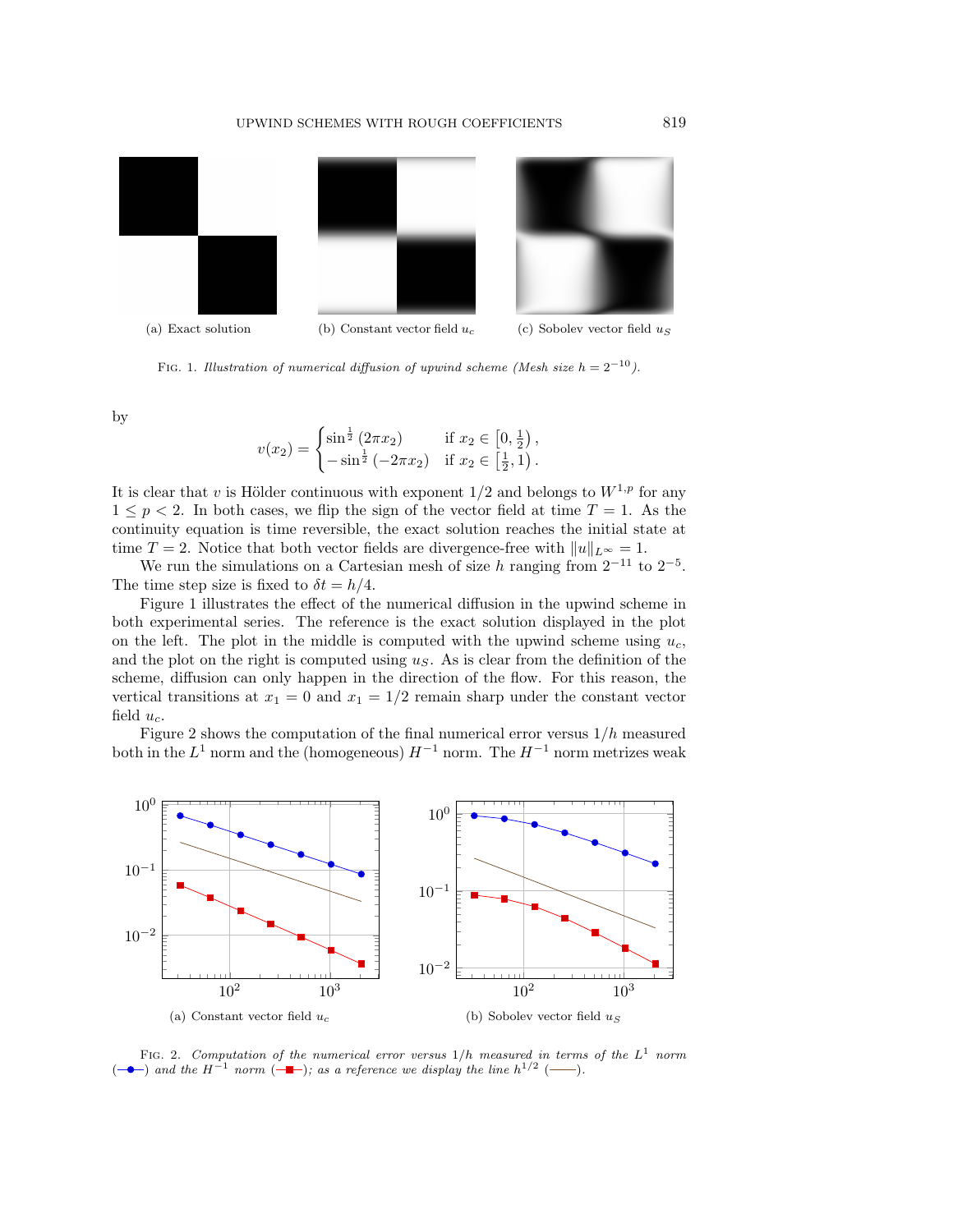convergence just as the Kantorovich–Rubinstein distance, though both measures are in general not equivalent. Indeed, on the one hand, Kantorovich–Rubinstein distances with concave cost functions are often bounded by the  $H^{-1}$  norm. In our case, the sublinearity of the logarithm implies the bound

$$
\inf_{\pi} \iint \log \left( \frac{|x-y|}{r} + 1 \right) d\pi \le \inf_{\pi} \iint \frac{|x-y|}{r} d\pi = \frac{1}{r} ||\rho - \rho_h||_{\dot{W}^{-1,1}} \le \frac{1}{r} ||\rho - \rho_h||_{\dot{H}^{-1}},
$$

because  $|\Omega| = 1$ . See also [\[22,](#page-28-1) Lemma 1]. Here,  $\|\rho - \rho_h\|_{W^{-1,1}}$  in its primal representation is also know as the Wasserstein distance  $W_1(\rho, \rho_h)$  with cost function  $c(x, y) := |x - y|$ . On the other hand, if  $\rho_h$  is converging to  $\rho$  weakly (in the sense of measures), then the Fourier coefficients  $\mathcal{F}(\rho - \rho_h)(k) = \int_{[0,1)^2} e^{-ix \cdot k} (\rho - \rho_h)(x) dx$  are vanishing pointwise. In particular, using the Fourier representation of the  $H^{-1}$  norm in the periodic setting, it holds for any  $K \in 2\pi N$  that

$$
\|\rho-\rho_h\|_{\dot{H}^{-1}}^2 = \sum_{k\in(2\pi\mathbf{Z})^2} |k|^{-2} |\mathcal{F}(\rho-\rho_h)(k)|^2 \leq \sum_{|k|\leq K} |k|^{-2} |\mathcal{F}(\rho-\rho_h)(k)|^2 + K^{-2} \|\rho-\rho_h\|_{L^2}.
$$

Because  $\rho$  and  $\rho_h$  are both bounded in  $L^2$ , by choosing K sufficiently large, the latter shows that  $\rho_h$  is converging to  $\rho$  in  $H^{-1}$ .

In our numerical tests, we have chosen the  $H^{-1}$  norm over the Kantorovich– Rubinstein distance as the latter is particularly easy to compute numerically. The computation in Figure [2](#page-7-1) shows that in both experiments, the numerical error does not exceed the rate 1/2 in the regime of small mesh sizes. Moreover, we observe that the  $H^{-1}$  decay is slightly steeper than the  $L^1$  decay. We interpret this feature with a certain enhanced "mixing effect" caused by the scheme with rough vector fields.

<span id="page-8-0"></span>**3.** Properties of the continuous model. If  $u : [0, T] \times \Omega \to \mathbb{R}^d$  is a smooth vector field on the bounded Lipschitz domain  $\Omega$  in  $\mathbb{R}^d$ , then the flow of u is the mapping  $\phi : [0, T] \times \Omega \to \mathbf{R}^d$  solving the ordinary differential equation

<span id="page-8-1"></span>(17) 
$$
\partial_t \phi(t, x) = u(t, \phi(t, x)), \quad \phi(0, x) = x.
$$

Thus  $t \mapsto \phi(t, x)$  is the trajectory of a particle transported by u and starting at  $x \in \Omega$ . The condition that  $u$  is tangential at the boundary, see  $(2)$ , guarantees that there is no flow out of the domain.

In the present paper, we consider vector fields under low regularity assumptions. We recall from  $(13)$  that u is uniformly bounded and weakly differentiable in the spatial variable, and it is nearly incompressible in the sense that

(18) 
$$
\lambda := \|(\nabla \cdot u)^-\|_{L^1((0,T);L^\infty(\Omega))} < \infty.
$$

Under these assumptions, a generalized notion of a solution of [\(17\)](#page-8-1) is needed: A mapping  $\phi : [0, T] \times \Omega \to \mathbf{R}^d$  is called a *regular Lagrangian flow*, if

1. for a.e.  $x \in \Omega$ , the mapping  $t \mapsto \phi_t(x) := \phi(t, x)$  is an absolutely continuous integral solution, i.e.,

<span id="page-8-2"></span>
$$
\phi(t,x) = x + \int_0^t u(s,\phi(s,x)) ds \quad \text{for all } t \in [0,T];
$$

2. there exists a constant  $\Lambda$  independent of  $t \in [0, T]$  such that

$$
\mathcal{L}^d(\phi_t^{-1}(A)) \le \Lambda \mathcal{L}^d(A) \quad \text{for any Borel subset } A \text{ of } \Omega.
$$

The constant  $\Lambda$  is often called the compressibility constant of  $\phi$ .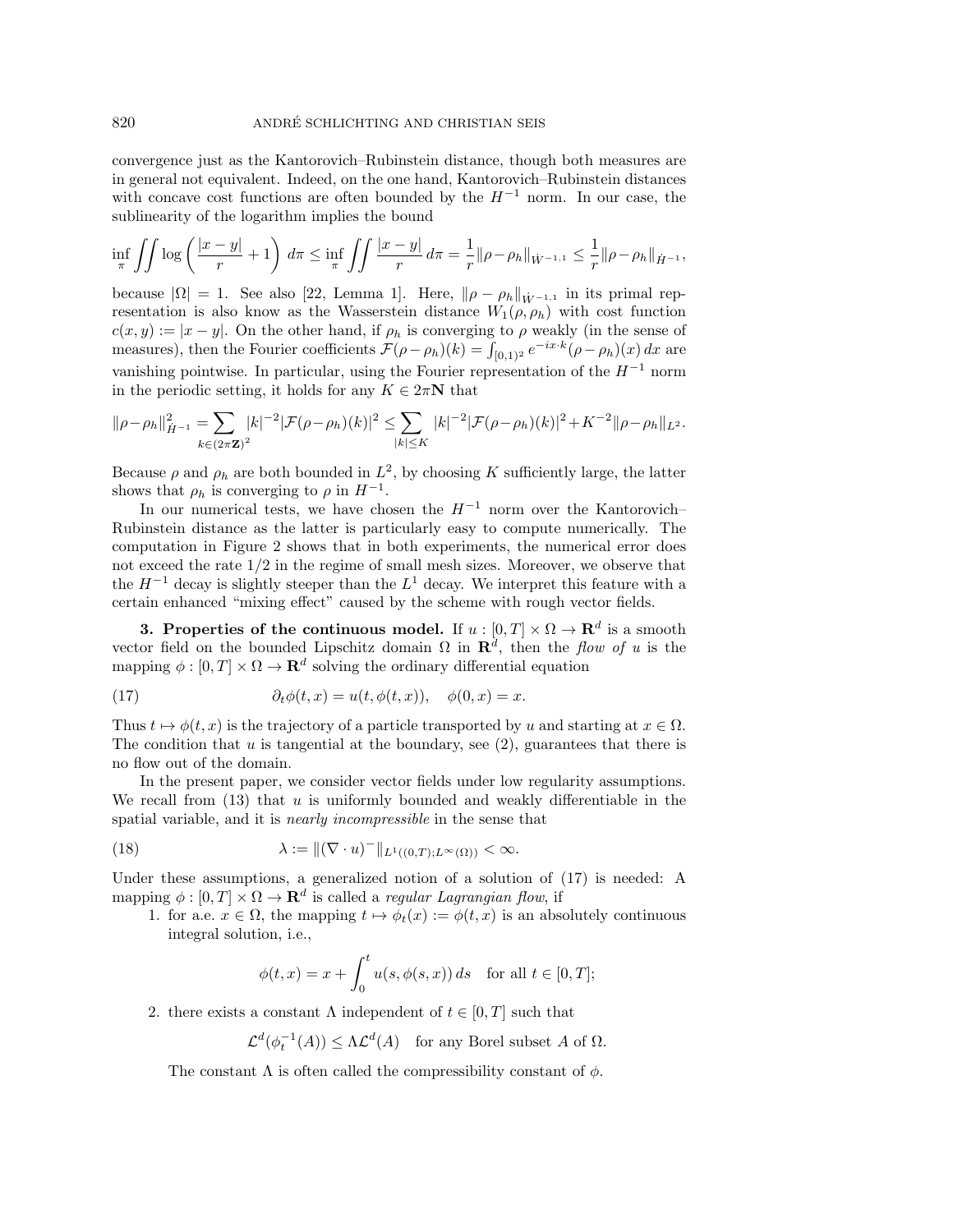The existence, uniqueness, and stability of regular Lagrangian flows in the setting of our paper have been proved by DiPerna and Lions [\[12\]](#page-28-0) (for vector fields with bounded divergence); see also [\[8\]](#page-27-2) for a quantitative approach (under the milder assumption  $(18)$ .

The compressibility assumption [\(18\)](#page-8-2) implies that the generalized Jacobian

<span id="page-9-2"></span><span id="page-9-1"></span>
$$
J\phi_t(x) = \exp\left(\int_0^t (\nabla \cdot u)(s, \phi_t(x)) ds\right)
$$

is bounded below,

$$
(19) \t\t\t e^{-\lambda} \leq J\phi_t(x),
$$

and for any  $f \in L^1(\Omega)$  we have thanks to the boundary condition [\(2\)](#page-1-2) the change of variable formula

(20) 
$$
\int_{\Omega} f(\phi_t(x)) J\phi_t(x) dx = \int_{\Omega} f(x) dx.
$$

Notice that we may choose  $\Lambda = e^{\lambda}$  in the definition of regular Lagrangian flows. A comprehensive analysis of the generalized Jacobian can be found in [\[7\]](#page-27-6).

With the help of regular Lagrangian flows, solutions to the continuity equation [\(1\)](#page-1-1) take on an elegant form. Indeed, if  $\rho$  is the unique solution with initial datum  $\rho_0$ , we may simply write  $\rho(t, \cdot) = (\phi_t)_{\#}\rho_0$ , where  $\#$  denotes the push-forward operator, defined by

$$
\int_{\Omega} f d(\phi)_{\#} \mu = \int_{\Omega} f \circ \phi d\mu,
$$

for any Borel function f and any Borel measure  $\mu$ . Thanks to the change of variables formula [\(20\)](#page-9-1), we thus have the identity  $\rho(t, \phi_t(\cdot)) J\phi_t(\cdot) = \rho_0(\cdot)$ . Therewith, we can estimate

<span id="page-9-4"></span>
$$
\|\rho(t,\cdot)\|_{L^q}^q \stackrel{(20)}{=} \int_{\Omega} |\rho(t,\phi_t(x))|^q J\phi_t(x) dx \stackrel{(19)}{\leq} \Lambda^{(q-1)} \|\rho_0\|_{L^q}^q,
$$

and thus

(21) 
$$
\|\rho\|_{L^{\infty}(L^q)} \leq \Lambda^{1-\frac{1}{q}} \|\rho_0\|_{L^q}.
$$

The relation between the continuity equation [\(1\)](#page-1-1) and the ordinary differential equation [\(17\)](#page-8-1) is reviewed in [\[3\]](#page-27-7).

<span id="page-9-0"></span>4. Transport distance with logarithmic cost. In this section we review some properties of transport distances with logarithmic cost functions. For a comprehensive introduction to the theory of optimal transportation, we refer to Villani's monograph [\[28\]](#page-28-17).

Given two nonnegative distributions  $\rho_1$  and  $\rho_2$  of the same mass  $\rho_1[\Omega] = \rho_2[\Omega]$ , a transport plan or coupling  $\pi$  is a plan that determines how the distribution  $\rho_1$  is transferred to the distribution  $\rho_2$ . These are characterized by the condition

$$
\pi[A \times \Omega] = \int_A \rho_1 \, dx, \quad \pi[\Omega \times A] = \int_A \rho_2 \, dx \quad \text{for all measurable } A \subset \Omega.
$$

In this paper, we will rather use the equivalent characterization

<span id="page-9-3"></span>(22) 
$$
\int (\varphi(x) + \xi(y)) d\pi(x, y) = \int \varphi \rho_1 dx + \int \xi \rho_2 dx \quad \text{for all } \varphi, \xi \in C(\overline{\Omega}).
$$

The set of all transport plans between  $\rho_1$  and  $\rho_2$  will be denoted by  $\Pi(\rho_1, \rho_2)$ .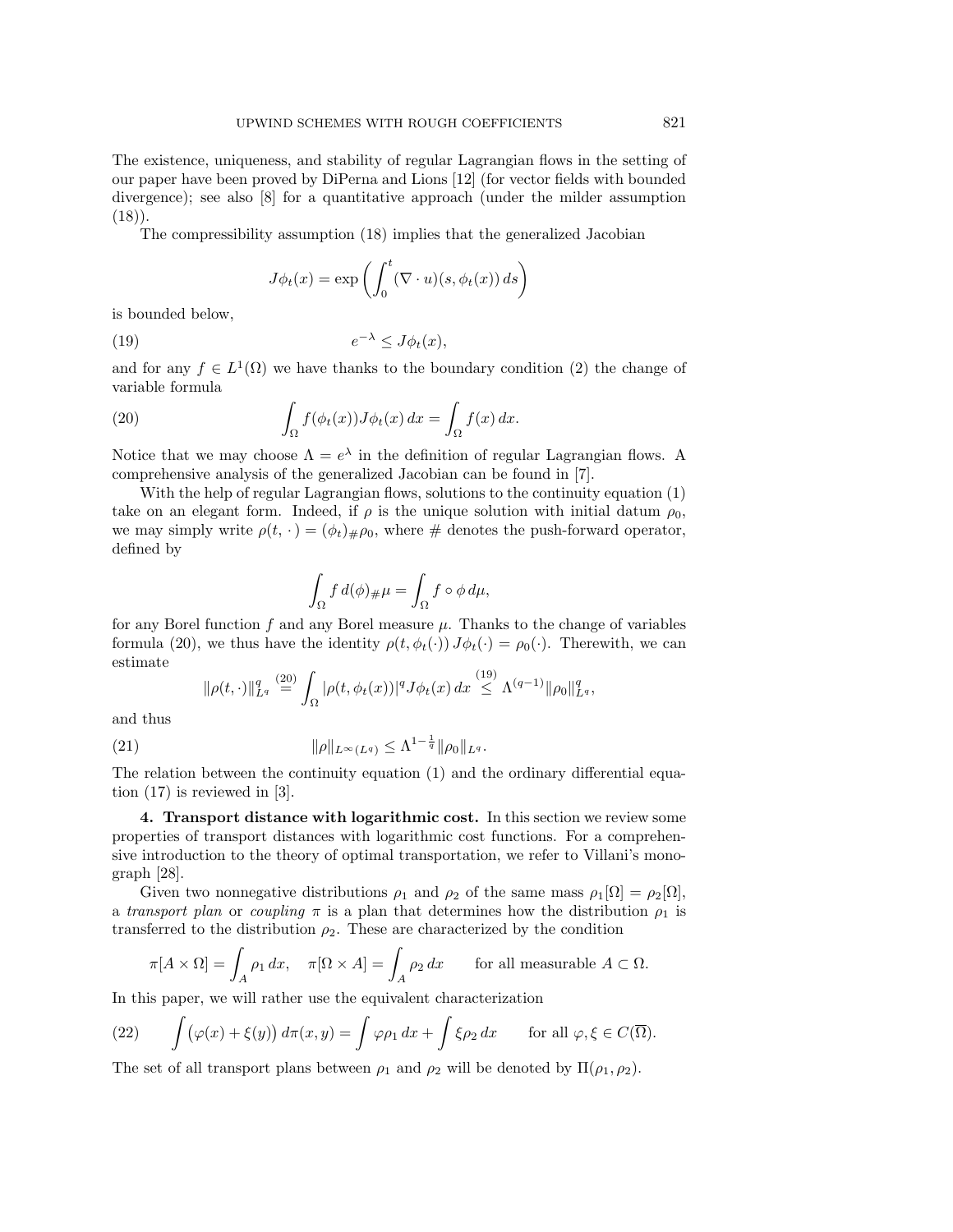The problem of optimal transportation is to minimize the total cost that is necessary for transferring configuration  $\rho_1$  into configuration  $\rho_2$ . Here, we will always assume that costs are measured relative to the distance of shipment. Given a nonnegative cost function c on  $(0, \infty)$ , this amounts to minimizing the total transport cost

$$
\iint c(|x-y|) d\pi(x,y)
$$

among all admissible transport plans  $\pi \in \Pi(\rho_1, \rho_2)$ .

In most parts of this paper, we will consider logarithmic cost functions  $c(z)$  =  $\log(z/r+1)$  with some positive parameter r, and we write

$$
\mathcal{D}_r(\rho_1, \rho_2) = \inf_{\pi \in \Pi(\rho_1, \rho_2)} \iint \log \left( \frac{|x - y|}{r} + 1 \right) d\pi(x, y).
$$

As any concave function, the logarithmic cost function induces a metric on  $\Omega$  by setting  $d(x, y) = c(|x-y|)$ . This crucial insight has a number of important consequences that we gather in the following.

• The minimal total cost  $\mathcal{D}_r$  constitutes a distance on the space of densities with equal mass on  $\Omega$ ; cf. [\[28,](#page-28-17) Theorem 7.3]. In particular, it obeys the triangle inequality for all densities  $\rho_1, \rho_2, \rho_3 \in L^1(\Omega)$ ,

<span id="page-10-1"></span>(23) 
$$
\mathcal{D}_r(\rho_1, \rho_2) \leq \mathcal{D}_r(\rho_1, \rho_3) + \mathcal{D}_r(\rho_3, \rho_2).
$$

In the literature, such distances go by difference names, including "Wasserstein distance," "Monge–Kantorovich distance," or "Kantorovich–Rubinstein distance" depending on the context and the mathematical community. In this paper, we will choose the third of these options, as motivated by the following observation:

• There holds the Kantorovich–Rubinstein dual representation for any  $\rho_1, \rho_2 \in$  $L^1(\Omega)$ 

$$
\mathcal{D}_r(\rho_1, \rho_2) = \sup_{\psi} \left\{ \int \psi \, d(\rho_1 - \rho_2) : |\psi(x) - \psi(y)| \leq \log \left( \frac{|x - y|}{r} + 1 \right) \right\},\
$$

cf. [\[28,](#page-28-17) Theorem 1.14]. In particular, the transport distance between two densities  $\rho_1$  and  $\rho_2$  only depends on their difference  $\rho_1 - \rho_2$  and there holds the transshipment identity

<span id="page-10-0"></span>(24) 
$$
\mathcal{D}_r(\rho_1, \rho_2) = \mathcal{D}_r((\rho_1 - \rho_2)^+, (\rho_1 - \rho_2)^-).
$$

Moreover, the latter allows for extending the definition of the Kantorovich– Rubinstein distance to any two not necessarily nonnegative densities of same mass.

• Kantorovich–Rubinstein distances defined for densities on a compact domain  $\Omega$  metrize weak convergence for measures, i.e.,

$$
\mathcal{D}_r(\rho_h, \rho) \to 0 \quad \Longleftrightarrow \quad \int f \, d\rho_h \to \int f \, d\rho \text{ for all } f \in C(\overline{\Omega}) \text{ as } h \to 0;
$$

see [\[28,](#page-28-17) Theorem 7.12] for more details.

• The minimum in the primal and the maximum in the dual formulation are both attained; see, for instance, Exercise 2.36 and Theorem 2.45 in [\[28\]](#page-28-17). We will denote the optimal transport plan by  $\pi_{\text{opt}}$ . A characterization of  $\pi_{\text{opt}}$ was given by Gangbo and McCann [\[15\]](#page-28-18); see also [\[28,](#page-28-17) Theorem 2.45].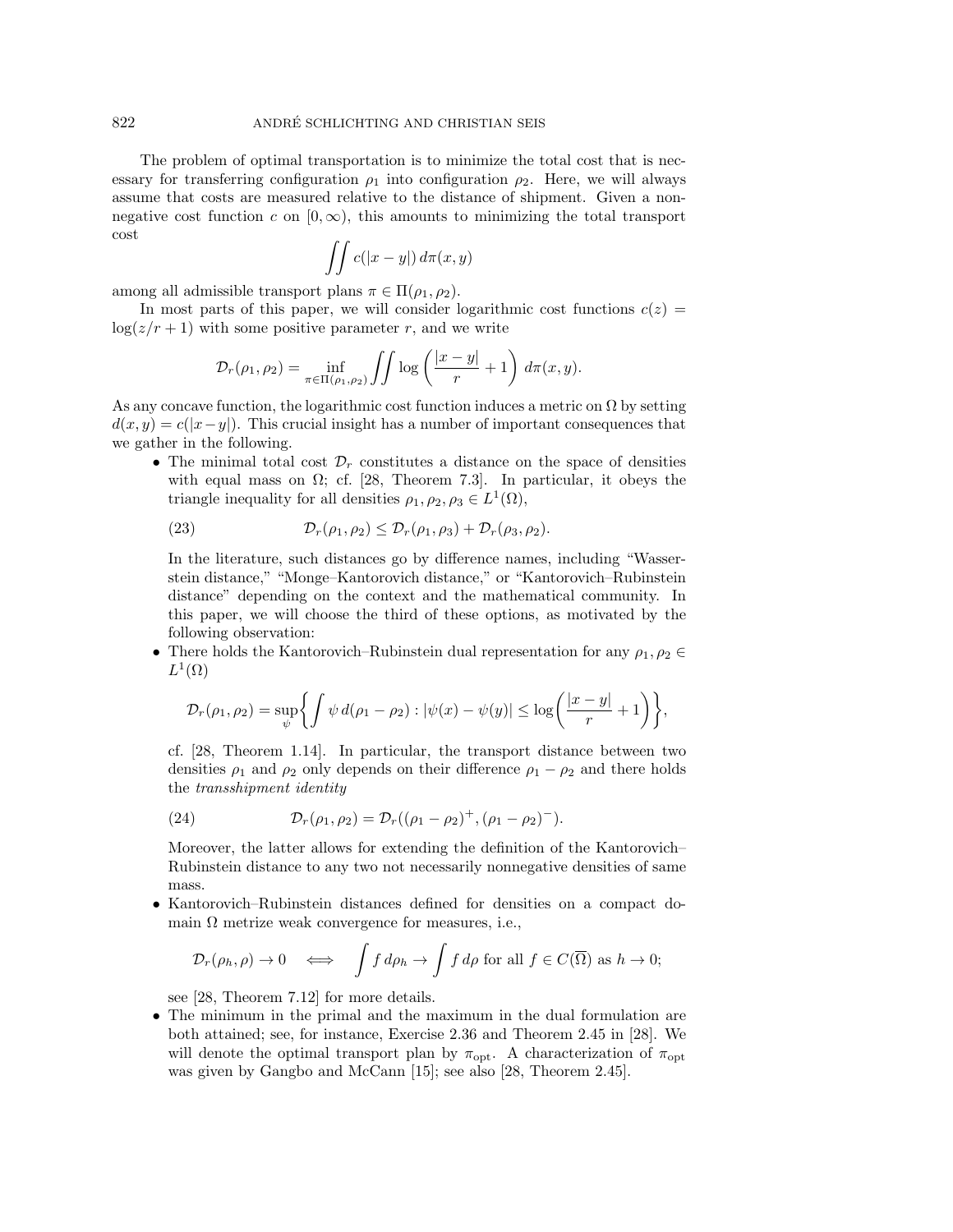• It has been shown in [\[23\]](#page-28-2) that the mapping  $t \mapsto \mathcal{D}_r(\rho_1(t), \rho_2(t))$  is absolutely continuous with derivative

<span id="page-11-2"></span>(25) 
$$
\left| \frac{d}{dt} \mathcal{D}_r(\rho_1(t), \rho_2(t)) \right| \leq \iint \frac{|u(x) - u(y)|}{|x - y| + r} d\pi_{\text{opt}}(x, y),
$$

if  $\rho_1$  and  $\rho_2$  are two integrable distributional solutions of the continuity equation  $\partial_t \rho + \nabla \cdot (u \rho) = 0$ . In [\(25\)](#page-11-2),  $\pi_{\text{opt}} = \pi_{\text{opt}}(t)$  is the optimal transport plan for  $\mathcal{D}_r((\rho_1(t) - \rho_2(t))^+, (\rho_1(t) - \rho_2(t))^-)$ .

We conclude this section with a particular coupling  $\pi \in \Pi(\rho_1, \rho_2)$ , which applies to the case where the densities can be written as the push-forward of the same density under different flows,  $\rho_1 = \psi_{\#}\rho$ ,  $\rho_2 = \phi_{\#}\rho$ . More generally, let  $(\psi(x))_{x \in \Omega}$  and  $(\phi(x))_{x \in \Omega}$  be two families of random variables on the common standard probability space  $(\Omega, \mathcal{F}, \mathbb{P})$ . Let E denote the corresponding expectation and  $\mathbb{P}_x(\psi \in dy) := \mathbb{P}(\psi(x) \in dy)$ . Then for any nonnegative  $\rho$ , we have  $(\psi_{\#}\rho)(dy) = \int \mathbb{P}_x(\psi \in dy) \rho(dx)$  and it holds that

<span id="page-11-4"></span>
$$
(26) \quad \mathcal{D}_r(\psi_{\#}\rho,\phi_{\#}\rho) \leq \int \mathbb{E}_x \left[ \log \left( \frac{|\psi - \phi|}{r} + 1 \right) \right] \rho(dx) =: \mathbb{E}_{\rho} \left[ \log \left( \frac{|\psi - \phi|}{r} + 1 \right) \right].
$$

In the following, we will refer to this coupling as the *standard coupling*. In particular, we can apply the standard coupling to the regular Lagrangian flow  $\phi_t$  from section [3,](#page-8-0) which is then interpreted as a random variable with  $\mathbb{P}_x(\phi_t \in dy) = \delta_{\phi_t(x)}(dy)$ .

<span id="page-11-0"></span>5. Properties of the upwind scheme. In this section, we derive some intrinsic properties of the upwind finite volume scheme. Except when noted otherwise, all these properties will be valid for any (unstructured) tessellation  $\mathcal{T}$ , for which the regularity condition [\(3\)](#page-2-0) is active.

5.1. Basis properties. Let us start by discussing the relation between the two CFL conditions  $(10)$  and  $(11)$ . The following lemma shows that  $(11)$  is sufficient for [\(10\)](#page-3-0) provided the implicit constant is chosen small enough.

<span id="page-11-1"></span>LEMMA 5.1 (verification of CFL condition [\(10\)](#page-3-0)). Suppose that the mesh  $\mathcal{T}$  sat-isfies [\(3\)](#page-2-0) with constant  $C_0$  and that  $u \in L^1(L^{\infty} \cap W^{1,p})$ . Then it holds for any  $K \in \mathcal{T}$ and all  $n \in [0, N]$  that

(27) 
$$
\sum_{L \sim K} p_{KL}^n = \delta t \sum_{L \sim K} \tau_{KL} u_{KL}^{n+} \leq C_0 \frac{\delta t}{h} u_\infty^n,
$$

where  $u_{\infty}^n$  is defined in [\(11\)](#page-4-0).

*Proof.* By using the definition  $\tau_{KL} = |K|L|/|K|$  and the one of  $u_{KL}^{n+}$  in [\(6\)](#page-3-4), we arrive at

<span id="page-11-3"></span>
$$
\delta t \sum_{L \sim K} \tau_{KL} u_{KL}^{n+} = \frac{\delta t}{|K|} \sum_{L \sim K} \left( \int_{t^n}^{t^{n+1}} \int_{K|L} u \cdot \nu_{KL} d\mathcal{H}^{d-1} dt \right)^+.
$$

Now, since  $u \in L^1(L^{\infty} \cap W^{1,p})$ , its time average  $f_{t^n}^{t^{n+1}} u dt$  is in  $L^{\infty} \cap W^{1,p}$  and in particular in  $L^{\infty} \cap W^{1,1}$ , since  $\Omega$  is bounded. Hence, we can apply a trace estimate and obtain

$$
\delta t \sum_{L \sim K} \tau_{KL} u_{KL}^{n+} \le \delta t \int_{t^n}^{t^{n+1}} \|u\|_{L^\infty} dt \sum_{L \sim K} \frac{|K|L|}{|K|} = \delta t u_\infty^n \frac{|\partial K|}{|K|} \le C_0 \frac{\delta t}{h} u_\infty^n,
$$

where the last step follows by the regularity property  $(3)$  (or  $(4)$ ).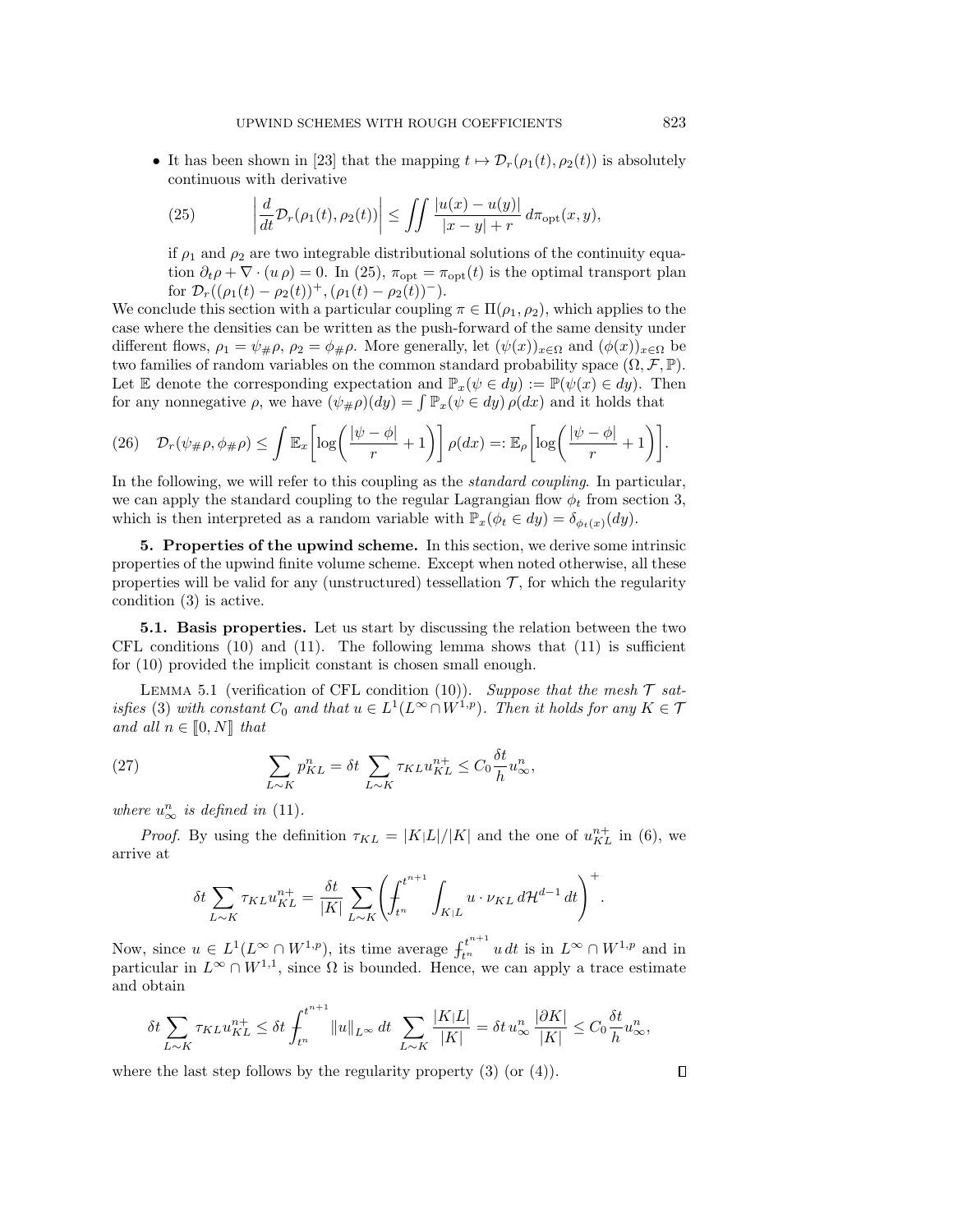In the next lemma, we summarize classical properties of the upwind scheme. These are monotonicity, mass preservation, and stability. Notice that for the derivation of these properties, the numerical CFL condition [\(10\)](#page-3-0) is sufficient.

<span id="page-12-0"></span>LEMMA 5.2 (stability estimates). The upwind finite volume scheme has the following properties:

- (i) If  $\rho_h^0 \geq 0$ , then  $\rho_h^n \geq 0$  for all  $n \in [0, N]$ .<br>
ii) Exp. any  $n \in [0, N]$  it holds that
- (ii) For any  $n \in [0, N]$  it holds that

(28) 
$$
\int \rho_h^n dx = \int \rho_h^0 dx.
$$

(iii) For any  $q \geq 1$  it holds that

<span id="page-12-2"></span>
$$
(29) \quad \|\rho_h\|_{L^{\infty}(L^q)} \le \exp^{1-\frac{1}{q}} \left( \int_0^T \|(\nabla \cdot u)^-\|_{L^{\infty}} dt \right) \|\rho_h^0\|_{L^q} = \Lambda^{1-\frac{1}{q}} \|\rho_h^0\|_{L^q}.
$$

Proof. Let us first note, that under the CFL condition [\(10\)](#page-3-0) it holds that

<span id="page-12-1"></span>
$$
1 - \delta t \sum_{L \sim K} \tau_{KL} u_{KL}^{n+} \ge 0,
$$

and therefore  $0 \leq p_{LK}^n \leq 1$  for all  $K, L \in \mathcal{T}$ . As a consequence, we deduce from [\(8\)](#page-3-5) that  $\rho_K^{n+1}$  is defined as a conical combination of  $(\rho_L^n)_{L \in \mathcal{T}}$ , which in turn implies (i).

Summation over  $K \in \mathcal{T}$  in the upwind scheme [\(8\)](#page-3-5) results in

$$
\sum_{K \in \mathcal{T}} |K| \rho_K^{n+1} = \sum_{K,L \in \mathcal{T}} |L| p_{LK}^n \rho_L^n = \sum_{L \in \mathcal{T}} |L| \rho_L^n \sum_{K \in \mathcal{T}} p_{LK}^n,
$$

which implies [\(28\)](#page-12-1), since  $\sum_{K} p_{LK}^{n} = 1$ . This proves (ii). Moreover, by applying the modulus and the triangle inequality to the above identity, we obtain the case  $q = 1$ in the estimate of (iii).

Now, we prove the other pivotal estimate for  $q = \infty$ . At first, we calculate

$$
\frac{1}{|K|} \sum_{L \in \mathcal{T}} |L| p_{LK}^n = 1 - \delta t \sum_{L \sim K} \frac{|K|L|}{|K|} (u_{KL}^{n+} - u_{KL}^{n-})
$$

$$
= 1 - \frac{1}{|K|} \int_{t^n}^{t^{n+1}} \int_{\partial K} u \cdot \nu \, d\mathcal{H}^{d-1} dt
$$

$$
= 1 - \int_{t^n}^{t^{n+1}} \int_K \nabla \cdot u \, dx \, dt.
$$

Then, applying the absolute value and taking the maximum in [\(8\)](#page-3-5), we find that

$$
|\rho_K^{n+1}| \le \left(\frac{1}{|K|} \sum_{L \in \mathcal{T}} |L| p_{LK}^n \right) \max_{K \in \mathcal{T}} |\rho_K^n| \le \left(1 + \int_{t^n}^{t^{n+1}} \|(\nabla \cdot u)^-\|_{L^\infty(\Omega)} dt\right) \max_{K \in \mathcal{T}} |\rho_K^n|.
$$

After passing to the supremum in the spatial variable we thus have

$$
\max_{K \in \mathcal{T}} |\rho_K^{n+1}| \le \left(1 + \int_{t^n}^{t^{n+1}} \|(\nabla \cdot u)^-\|_{L^\infty(\Omega)} dt\right) \max_{K \in \mathcal{T}} |\rho_K^n|.
$$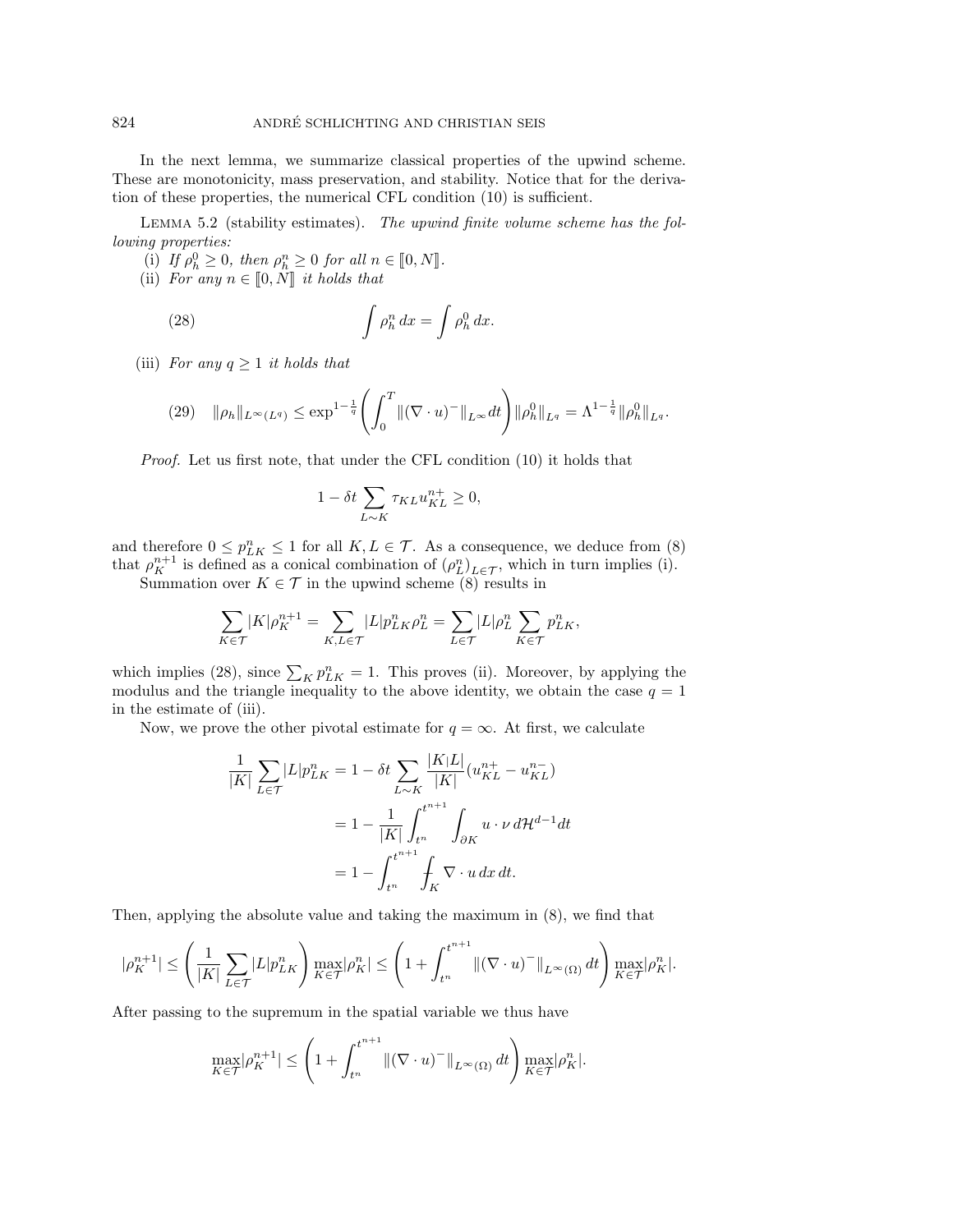The statement in [\(29\)](#page-12-2) with  $q = \infty$  then follows by iteration thanks to the elementary inequality  $\Pi_n(1 + a_n) \leq \exp\left(\sum_n a_n\right)$ .

Summarizing the previous two steps, we have found that the upwind scheme at time step n defines a bounded linear operator from  $L^1$  to  $L^1$  with norm bounded by 1, and from  $L^{\infty}$  to  $L^{\infty}$  with norm bounded by  $\exp(\int_0^{t^n}$  $\int_0^t \|(\nabla \cdot u)^-\|_{L^\infty} dt$ . The Riesz–Thorin interpolation theorem then yields the result for any  $q \in [1,\infty]$ .

5.2. Probabilistic interpretation. We will see in section [6](#page-18-0) below that it is enough to consider configurations that are *nonnegative*. Note that this is consistent with the upwind scheme by the first property in Lemma [5.2](#page-12-0) above. We will thus assume from here on that  $\rho_K^n \geq 0$  for all  $n \in [0, N]$  and all  $K \in \mathcal{T}$ .<br>
Esllewing the ideas of Dolarue, Lagoutière, and Vaughelet in [0]

Following the ideas of Delarue, Lagoutière, and Vauchelet in  $[9, 10]$  $[9, 10]$ , we associate random characteristics with the upwind scheme. Therefore, we construct a Markov chain  $(J^n)_{n\in\mathbf{N}_0}$  with state space  $\mathcal{T}$ . We use  $\mathcal{T}^{\mathbf{N}_0}$  as the canonical space and  $(J^n)_{n\in\mathbf{N}_0}$ is then the canonical process. The  $\sigma$ -field A is generated by sets  $\prod_{n\in\mathbb{N}} A^n$  with  $A^n \subset \mathcal{T}$  and  $A^n = \mathcal{T}$  for any sufficiently large value of n. The canonical filtration is  $\mathbb{F}=(\mathcal{F}^n=\sigma(J^0,\ldots,J^n))_{n\in\mathbf{N}_0}$ . We endow  $(\mathcal{T}^{\mathbf{N}_0},\mathcal{A})$  with a collection of probability measures  $(\mathbb{P}_K)_{K\in\mathcal{T}}$ . Here, the element  $K\in\mathcal{T}$  is the initial point for the process  $(J^n)_{n\in\mathbf{N}_0}$ , i.e., it holds that  $\mathbb{P}_K(J^0 = L) = \delta_{K,L}$ . Moreover,  $\mathbb P$  defines the Markov chain  $(J^n)_{n\in\mathbb{N}_0}$  with transition matrix  $(p_{KL}^n)_{K,L\in\mathcal{T}}$  as defined in [\(9\)](#page-3-6). We thus have the relation

$$
\mathbb{P}(J^{n+1}=L \mid \mathcal{F}^n) = p_{J^nL}^n.
$$

For  $\mu$ , a nonnegative measure on  $\mathcal{T}$ , we define  $\mathbb{P}_{\mu}$  by

$$
\mathbb{P}_{\mu}(\cdot) = \sum_{K \in \mathcal{T}} \mu(K) \mathbb{P}_K(\cdot).
$$

This is a Markov chain starting from  $\mu$ , i.e.,  $\mathbb{P}_{\mu}(J^0 = K) = \mu(K)$ . We will denote by  $J_{\#}^n\mu$  the law of the Markov chain at time n started from  $\mu$ .

In the following lemma,  $\rho^n$  denotes the solution of the upwind scheme at time  $n \in \mathbb{N}_0$  considered as a vector indexed by the control volumes  $K \in \mathcal{T}$ .

LEMMA 5.3 (flow representation of approximate solution). The solution of the upwind scheme is the push-forward of the discretized initial datum by the Markov *chain, i.e.,*  $\rho^n = J_{\#}^n \rho^0$  for all  $n \in \mathbb{N}$ .

*Proof.* The proof is identical to [\[10,](#page-28-6) Lemma 3.6]. Just recall that [\(7\)](#page-3-1) can be rewritten in the form  $(8)$ , which gives the evolution of the law of the Markov chain  $J<sup>n</sup>$ .  $\Box$ 

We now define random characteristics  $(\psi^n)_{n \in \mathbb{N}_0}$  as a Markov chain with state space  $\Omega \subset \mathbf{R}^d$ . We use the canonical space  $\Omega^{\mathbf{N}_0}$  with  $\sigma$ -algebra  $\mathcal{B}$  generated by sets  $\prod_{n\in\mathbf{N}_0} B^n$ , where  $(B^n)_{n\in\mathbf{N}_0}$  is the family of Borel sets in  $\mathbf{R}^d$  such that  $B^n = \mathbf{R}^d$  for any sufficiently large  $n$ . We will use two filtrations. First, the canonical filtration  $\mathbb{F}_{\mathbf{R}^d} = (\mathcal{F}_{\mathbf{R}^d}^n = \sigma(\psi^0, \dots, \psi^n))_{n \in \mathbf{N}_0}$  and second the just defined coarse filtration  $\mathbb{F} =$  $(\mathcal{F}^n = \sigma(J^0, \ldots, J^n))_{n \in \mathbb{N}_0}$ , where  $J^k \in \mathcal{T}$  is the corresponding Borel measurable cell  $J^k\subset {\mathbf{R}}^d.$ 

Then, we endow  $(\Omega^{\mathbf{N}_0}, \mathcal{B})$  with a family of probability measures  $(\mathbb{P}_z)_{z \in \Omega}$  generating a continuous-state Markov chain started in z, whose jump kernel at  $x \in K$  is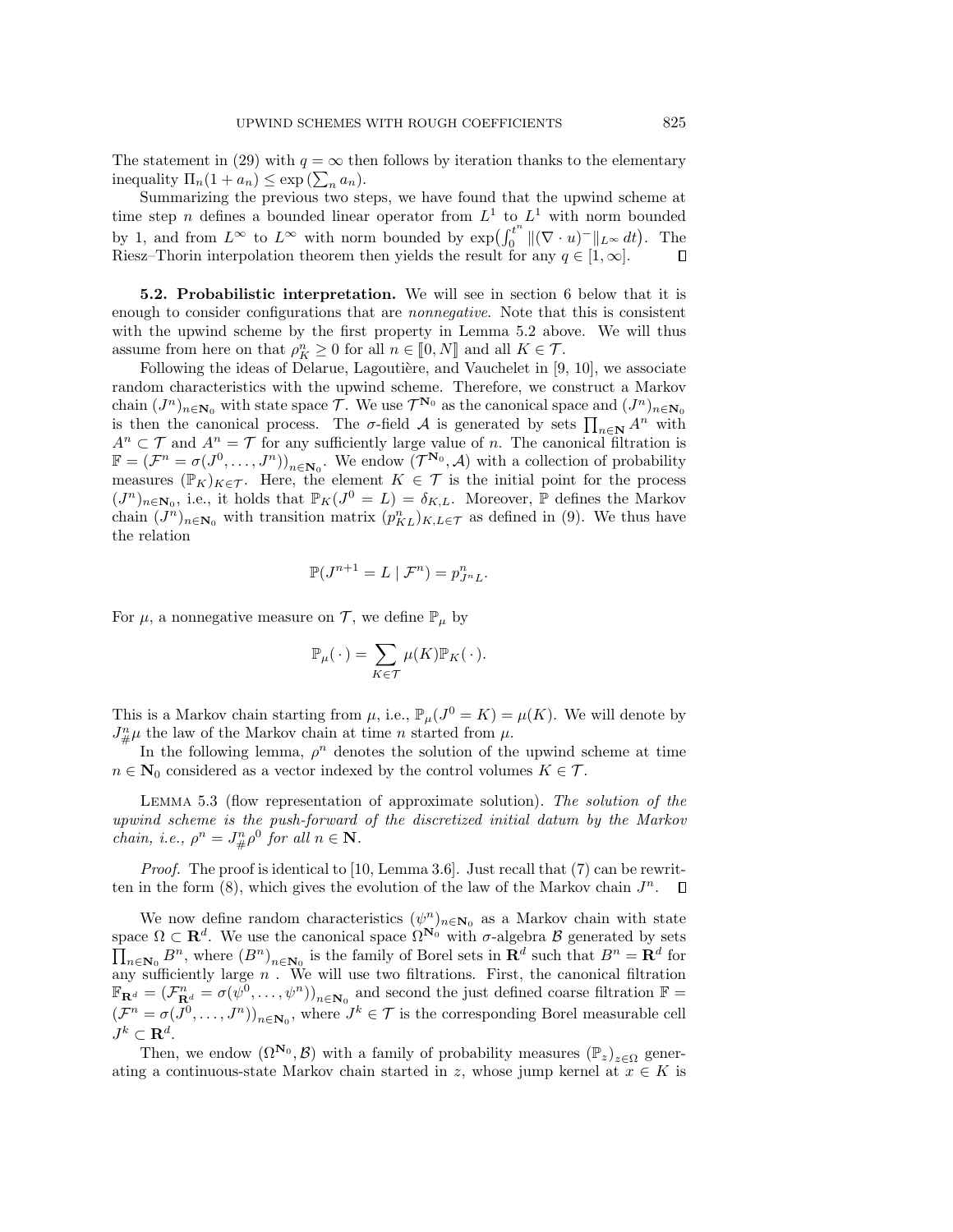given by

<span id="page-14-2"></span>(30) 
$$
q^{n}(x, dy) := \begin{cases} p_{KL}^{n} \frac{dy}{|L|} & \text{for } dy \in L \sim K, \\ p_{KK}^{n} \delta_x(dy) & \text{for } dy \in K, \end{cases}
$$

where  $p_{KL}^n$  is defined in [\(9\)](#page-3-6). Hence, it holds that

<span id="page-14-3"></span>(31) 
$$
\mathbb{P}_z(\psi^{n+1} \in dy \mid \mathcal{F}_{\mathbf{R}^d}^n) = q^n(\psi^n, dy).
$$

For any  $\mathbb{F}_{\mathbf{R}^d}$ -measurable nonnegative  $\mu$ , we set  $\mathbb{P}_{\mu}(\cdot) = \int \mathbb{P}_z(\cdot) \mu(dz)$ . In the following, we will exclusively start the Markov chain from F-measurable densities like the discretized initial data  $\rho_h^0$  as defined in [\(5\)](#page-3-3).

Let us collect some properties of the random characteristics and point out the close links between the Markov chains  $(J^n)_{n \in \mathbb{N}_0}$  and  $(\psi^n)_{n \in \mathbb{N}_0}$ .

<span id="page-14-0"></span>LEMMA 5.4. Suppose that  $\rho_h^0$  is nonnegative. Then the following holds:

(i) The distribution  $\psi_{\#}^n \rho_h^0$  is constant on each cell  $K \in \mathcal{T}$ . Moreover, if  $\rho_h^n$  is given by [\(12\)](#page-4-1), then  $\rho_h^n = \psi_{\#}^n \rho_h^0$ . In particular, it holds that

<span id="page-14-4"></span>(32) 
$$
\mathbb{P}_{\rho_h^0}(\psi^n \in dx \mid J^n) = \frac{\chi_{J^n}(x) dx}{|J^n|}.
$$

Hence  $\psi^n$  is uniformly distributed over any control volume  $K \in \mathcal{T}$ , and thus  $\mathbb{P}_{\rho_h^0}(\psi^n \in K) = \mathbb{P}_{\rho_h^0}(J^n = K)$ .

(ii) If  $\mathbb{E}_{\rho_h^0}$  denotes the expectation under the law  $\mathbb{P}_{\rho_h^0}$ , then

<span id="page-14-5"></span>(33) 
$$
\mathbb{E}_{\rho_h^0}[\psi^{n+1} - \psi^n \mid \psi^n] = \delta t \, u_h^n(\psi^n),
$$

where the net flow  $u_h^n(x)$  for  $x \in K$  is defined by

<span id="page-14-6"></span>(34) 
$$
u_h^n(x) := u_K^n := \sum_{L \sim K} p_{KL}^n \frac{x_L - x_K}{\delta t} \quad \text{with} \quad x_K := \int_K x \, dx.
$$

If K is a control volume of a Cartesian tessellation, then  $u_K^n$  is related to the net outflow over the edges by the identity

(35) 
$$
u_K^n = \sum_{L \sim K} \nu_{KL} u_{KL}^{n+}.
$$

(iii) The relation

<span id="page-14-8"></span><span id="page-14-1"></span>
$$
\xi^n:=\psi^{n+1}-\psi^n-\mathbb{E}[\psi^{n+1}-\psi^n\mid\mathcal{F}^n]
$$

defines a family of  $\mathcal{F}_{\mathbf{R}^d}^{n+1}$  measurable random variables  $(\xi^n \in \mathbf{R}^d)_{n \in \mathbf{N}_0}$  satisfying

(36)  $\mathbb{E}[\xi^n | \mathcal{F}^n] = 0$  and  $|\xi^n| \le 4h$  a.s.

Moreover, for any  $m \geq 1$ , there exists a constant  $C > 0$  only depending on m such that

<span id="page-14-7"></span>(37) 
$$
\mathbb{E}\big[ |\xi^n|^m | \mathcal{F}^n \big] \leq C \, \delta t \, u_\infty^n \, h^{m-1},
$$

where  $u_{\infty}^n$  is defined in [\(11\)](#page-4-0).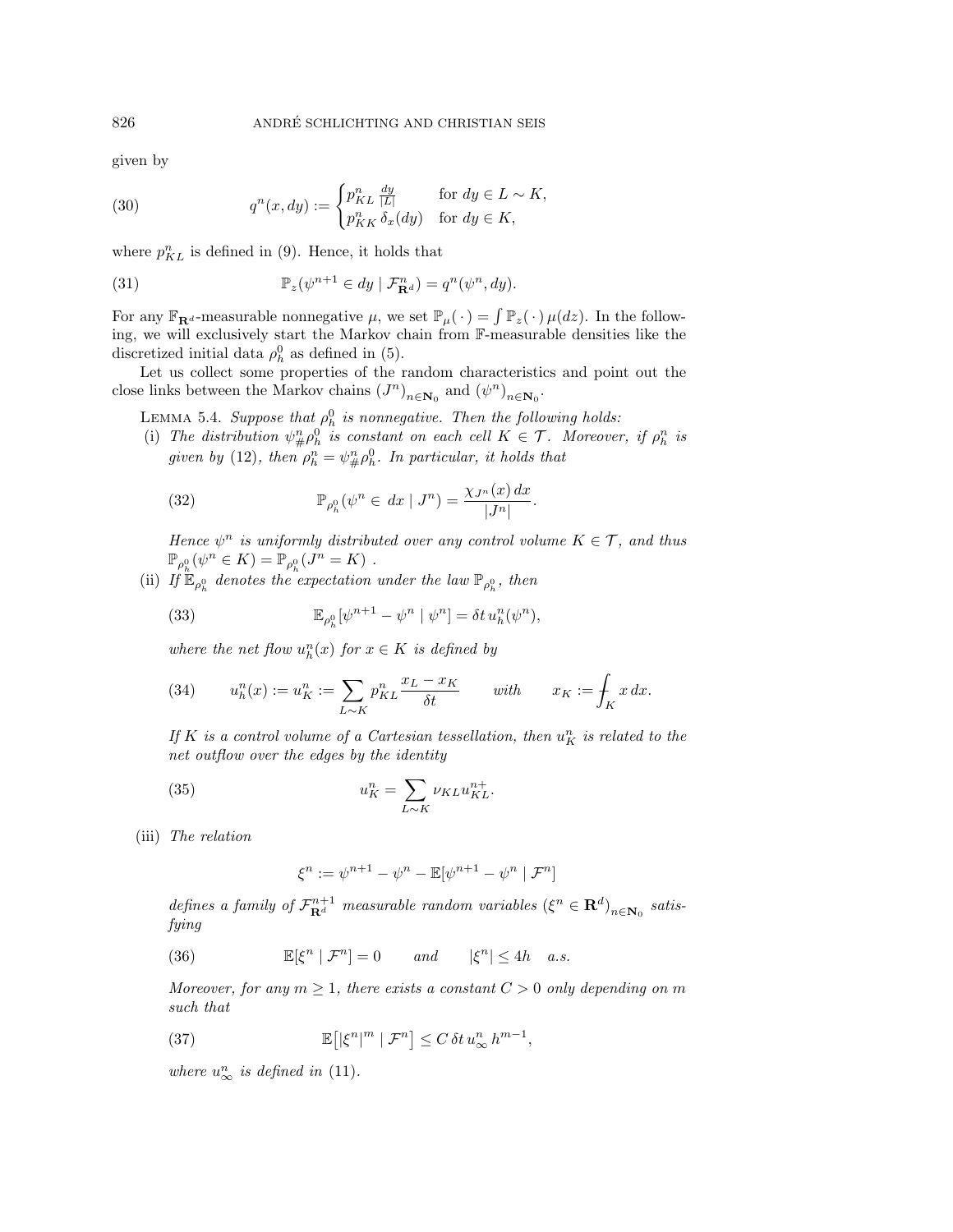Formula [\(35\)](#page-14-1) is the only place in this paper in which the assumption that  $\mathcal T$  is a Cartesian triangulation will be used. We will further comment on this after Lemma [6.5](#page-20-0) below.

*Proof.* First, we verify that  $\psi_{\#}^n \rho_h^0$  is constant on each cell K and that the constant satisfies the same recursion as the solution of the upwind scheme in [\(8\)](#page-3-5). We note that  $\rho_h^0$  by definition [\(5\)](#page-3-3) is absolutely continuous with respect to the Lebesgue measure and by construction of the jump kernel [\(30\)](#page-14-2) so is  $\psi_{\#}^n \rho_h^0$  for any  $n \geq 1$ . Therefore, we let  $\varphi$  be a continuous test function on  $\overline{\Omega}$  and calculate

$$
\int \varphi(x) \, \psi_{\#}^{n+1} \rho_h^0(dx) \stackrel{\text{(31)}}{=} \iint \varphi(x) \, q^n(y, dx) \, \psi_{\#}^n \rho_h^0(dy)
$$
\n
$$
= \sum_{L \in \mathcal{T}} \int_L \left( \sum_{K \sim L} p_{LK}^n \int_K \varphi(x) dx + \varphi(y) p_{LL}^n \right) \psi_{\#}^n \rho_h^0(dy).
$$

To show that  $\psi^{n+1}_{\#} \rho_h^0$  is constant on any  $K \in \mathcal{T}$ , we argue by induction. Since  $\psi^0_{\#}\rho^0_h = \rho^0_h$  the base case is settled. Now we assume that  $\psi^n_{\#}\rho^0_h$  is constant on every  $K \in \mathcal{T}$  and denote these constants by  $c_K^n$ . Then we obtain

$$
\int \varphi(x) \,\psi_{\#}^{n+1} \rho_h^0(dx) = \sum_{L \in \mathcal{T}} \sum_{K \in \mathcal{T}} |L| c_L^n \, p_{LK}^n \int_K \varphi(x) \, dx.
$$

Now, if  $\varphi$  is such that  $\oint_K \varphi(x)dx = 0$  for all  $K \in \mathcal{T}$ , the right-hand side vanishes. Hence, also  $\psi_{\#}^{n+1} \rho_h^0(dx)$  is constant on any  $K \in \mathcal{T}$ .

As a consequence, by choosing  $\varphi$  as the characteristic function for some fixed  $K \in \mathcal{T}$  (which can be done by approximation), we infer the identity

$$
|K|c_K^{n+1}=\sum_{L\in\mathcal{T}}|L|c_L^n\,p_{LK}^n.
$$

Comparing this formula with [\(8\)](#page-3-5) and recalling that  $c_K^0 = \rho_K^0$ , the uniqueness of the explicit scheme yields that  $c_K^n = \rho_K^n$  for any n. Hence  $\rho_h^{n+1} = \psi_{\#}^{n+1} \rho_h^0$ .

For the second property, we calculate for  $K \in \mathcal{T}$  fixed:

$$
\mathbb{E}[\psi^{n+1} - \psi^n \mid \psi^n \in K] \stackrel{\text{(31)}}{\underset{(32)}{\equiv}} \frac{1}{|K|} \int_K \int (y - x) q^n(x, dy) dx
$$

$$
\stackrel{\text{(30)}}{\equiv} \sum_{L \sim K} p_{KL}^n \int_K \int_L (y - x) dy dx
$$

$$
= \sum_{L \sim K} p_{KL}^n(x_L - x_K) = \delta t u_K^n.
$$

In the case of uniform rectangular meshes, we have for all  $L \in \mathcal{T}$  the identity  $|K|L||x_L - x_K| = |K|$  and can further rewrite

$$
u_K^n \stackrel{\text{(9)}}{=} \sum_{L \sim K} \frac{|K|L| \left(x_L - x_K\right)}{|K|} u_{KL}^{n+} = \sum_{L \sim K} \nu_{KL} u_{KL}^{n+}.
$$

We now turn to the proof of (iii). The measurability and mean-zero property of  $\xi^n$  follow immediately from the latter's definition. In view of [\(33\)](#page-14-5) and [\(34\)](#page-14-6), the norm of  $\xi^n$  can be estimated by

$$
|\xi^n| \le |\psi^{n+1} - \psi^n| + \delta t |u_{J^n}^n| \le 2h + 2h \sum_{L \sim K} p_{KL}^n \le 4h.
$$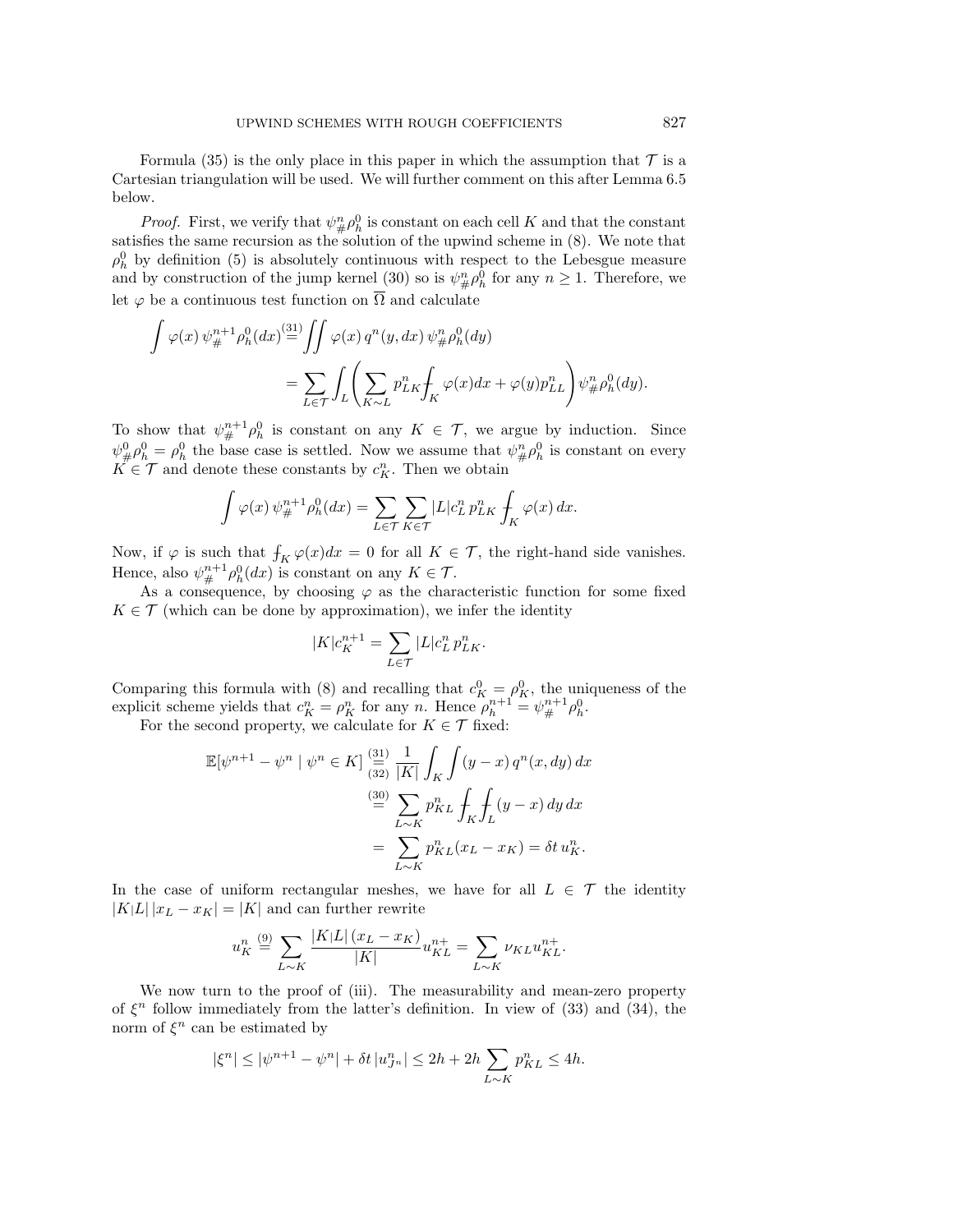For the further characterization of  $\xi^n$ , we calculate using a test function  $\varphi$  on  $\mathbf{R}^d$ ,

$$
\mathbb{E}[\varphi(\xi^n) \mid \mathcal{F}^n] \stackrel{(31)}{\underset{(32)}{\equiv}} \int_{J^n} \int \varphi(y - x - \delta t \, u_{J^n}^n) \, q^n(x, dy) \, dx
$$
  

$$
\stackrel{(30)}{=} p_{J^n J^n}^n \varphi(-\delta t \, u_{J^n}^n) + \sum_{L \sim J^n} p_{J^n L}^n \int_{J^n} \int_L \varphi(y - x - \delta t \, u_{J^n}^n) \, dy \, dx.
$$

Choosing  $\varphi(x) = |x|^m$  as a test function, we obtain the estimate (in which we suppress the m-depending constant)

$$
\mathbb{E}\big[ |\xi|^m \mid \mathcal{F}^n \big] \lesssim h^m \sum_{L \sim J^n} p_{J^n L}^n + |\delta t \, u_{J^n}^n|^{m} \lesssim h^m \sum_{L \sim J^n} p_{J^n L}^n,
$$

where we used the estimate

<span id="page-16-0"></span>
$$
|\delta t\, u_{J^n}^n|^m \stackrel{(34)}{\lesssim} \left(h \sum_{L \sim J^n} p_{J^nL}^n \right)^m \leq h^m \sum_{L \sim J^n} p_{J^nL}^n.
$$

 $\Box$ 

The conclusion now follows from [\(27\)](#page-11-3).

From part (iii) of the above lemma it follows that the random characteristics satisfy the discrete difference equation

(38) 
$$
\psi^{n+1} - \psi^n = \delta t \, u_h^n(\psi^n) + \xi^n,
$$

which is a time and space discretized variant of the stochastic differential equa-tion [\(15\)](#page-6-1). We therefore expect that the martingale part  $\sum_{\ell=0}^{n} \xi^{\ell}$  behaves like a rescaled random walk of scale  $h$ . This conjecture will be confirmed by the following lemma, in which an  $h^{1/2}$  bound on the martingale part is established.

<span id="page-16-1"></span>LEMMA 5.5 (martingale estimate). Suppose that  $\rho_h^0$  is nonnegative. For any  $1 \leq r < \infty$  there exists a positive constant C such that

<span id="page-16-2"></span>(39) 
$$
\mathbb{E}_{\rho_h^0} \left[ \sup_{0 \le k < N} \left| \sum_{n=0}^k \xi^n \right|^r \right]^{\frac{1}{r}} \le C \left( \sqrt{h \|u\|_{L^1(L^\infty)}} + h \right) \|\rho_h^0\|_{L^1}^{\frac{1}{r}}.
$$

Our proof of Lemma [5.5](#page-16-1) is (in parts) similar to the one of [\[10,](#page-28-6) Lemma 4.5].

*Proof.* For the proof, we note that we can convert  $\rho_h^0$  into a probability measure by normalizing  $\rho_h^0 / \| \rho_h^0 \|_{L^1}$ . Hence, we take the expectation with respect to an initial F-measurable probability distribution, which we omit in the following part of the proof. Let  $M_k := \sum_{\ell=0}^{k-1} \xi^{\ell}$  with  $M_0 := 0$  and  $M_k^* := \sup_{1 \leq \ell \leq k} |M_{\ell}|$ . Then by (iii) of Lemma [5.4,](#page-14-0) it holds that

$$
\mathbb{E}\left[M_k \mid \mathcal{F}^{k-1}\right] = M_{k-1} + \underbrace{\mathbb{E}\left[\xi^{k-1} \mid \mathcal{F}^{k-1}\right]}_{=0} = M_{k-1},
$$

and thus  $M_k$  is a discrete mean-zero martingale. This observation turns out to be crucial for the remainder of this proof as it enables us to apply two well-known martingale maximal inequalities to  $(M_k)$ . One of these is the Burkholder–Davis–Gundy inequality [\[16,](#page-28-19) Proposition 15.7], which for any  $r \in [1,\infty)$  takes the form

$$
\mathbb{E}\left[\left(M_k^*\right)^r\right] \leq C_r \,\mathbb{E}\left[\left[M\right]_k^{\frac{r}{2}}\right].
$$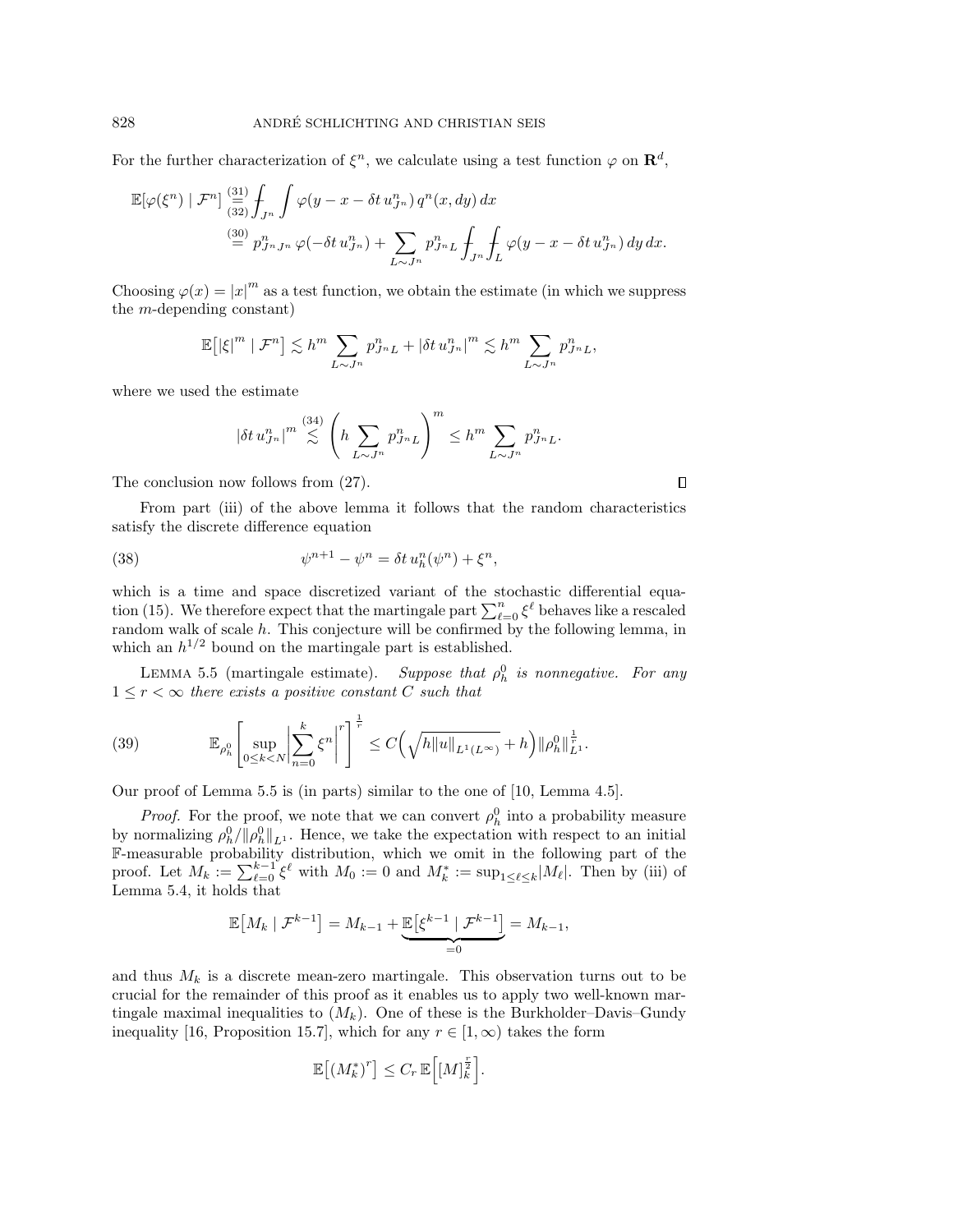Here,  $[M]_k$  is the quadratic variation of  $(M_k)$  given by

$$
[M]_k = \sum_{n=1}^k |M_n - M_{n-1}|^2 = \sum_{n=0}^{k-1} |\xi^n|^2,
$$

and  $C_r$  is a constant dependent only on r. Note that we have  $\mathbb{E}[(M]_k^{\frac{r}{2}}]^{\frac{1}{r}} \leq \mathbb{E}[(M]_k]^{\frac{1}{2}}$ for any  $r \in [1,2]$  thanks to Jensen's inequality. For these values of r, it is thus enough to consider the expectation of the quadratic variation, which by linearity and the law of total expectation becomes

$$
\mathbb{E}\big[ [M]_k \big] = \sum_{n=0}^{k-1} \mathbb{E}\Big[ \mathbb{E}\Big[ |\xi^n|^2 \Big| \mathcal{F}^k \Big] \Big] \stackrel{(37)}{\leq} Ch \,\delta t \sum_{n=0}^{k-1} u_\infty^n.
$$

This estimate gives the conclusion in the case  $r \in [1, 2]$ .

We furthermore notice that in expectation, the quadratic variation is equal to the  $L^2$  norm of  $M_n$  as a consequence of the orthogonality of  $(\xi^n)$ , cf. [\(36\)](#page-14-8), and the law of total expectation. The previous estimate thus implies

(40) 
$$
\mathbb{E}[|M_k|^2] = \mathbb{E}[[M]_k] \le Ch \delta t \sum_{n=0}^{k-1} u_\infty^n.
$$

In the case  $r \geq 2$  we will use the second of the aforementioned martingale esti-mates, namely, Doob's inequality [\[16,](#page-28-19) Proposition 6.16]: It holds for all  $r > 1$  that

<span id="page-17-0"></span>
$$
\mathbb{E}\left[\left(M_k^*\right)^r\right]^{\frac{1}{r}} \leq \frac{r}{r-1} \mathbb{E}\left[\left|M_k\right|^r\right]^{\frac{1}{r}}.
$$

For the remaining statement of the lemma, it is thus enough to estimate the  $L<sup>r</sup>$  norm of the martingale  $M_k$  for all  $r > 2$ . We will furthermore restrict our study to even values of r, that is, we assume that  $r = 2s$  for some  $s \in \mathbb{N}$ . The general case then follows by Jensen's inequality as for  $r \in [1, 2)$ . We argue by induction over s. The induction base is settled for the case  $s = 1$ , which we just have proved in [\(40\)](#page-17-0). Hence, we assume the induction hypothesis

(41) 
$$
\mathbb{E}\left[\left|M_{k}\right|^{r}\right] \leq C_{r}\left(h\left(\delta t \sum_{n=0}^{k-1} u_{\infty}^{n} + h\right)\right)^{\frac{r}{2}}
$$

to hold for any  $r \in \mathbb{R}$  with  $2 \le r \le 2s - 2$ . To begin the induction step, we calculate

<span id="page-17-1"></span>
$$
|M_{k+1}|^{2s} = |M_k + \xi^k|^{2s} = (|M_k|^2 + 2\langle M_k, \xi^k \rangle + |\xi^k|^2)^s
$$
  
=  $|M_k|^{2s} + s \underbrace{|M_k|^{2(s-1)} (2\langle M_k, \xi^k \rangle + |\xi^k|^2)}_{=:I}$   
+  $\sum_{\ell=2}^s {s \choose \ell} \underbrace{|M_k|^{2(s-\ell)} (2\langle M_k, \xi^k \rangle + |\xi^k|^2)}_{=:II_\ell}.$ 

In the estimation of the term I, it is crucial that  $|M_k|^{2(s-1)}M_k$  and  $\xi^k$  are orthogonal in expectation. Indeed, thanks to [\(36\)](#page-14-8) and the law of total expectation, it holds that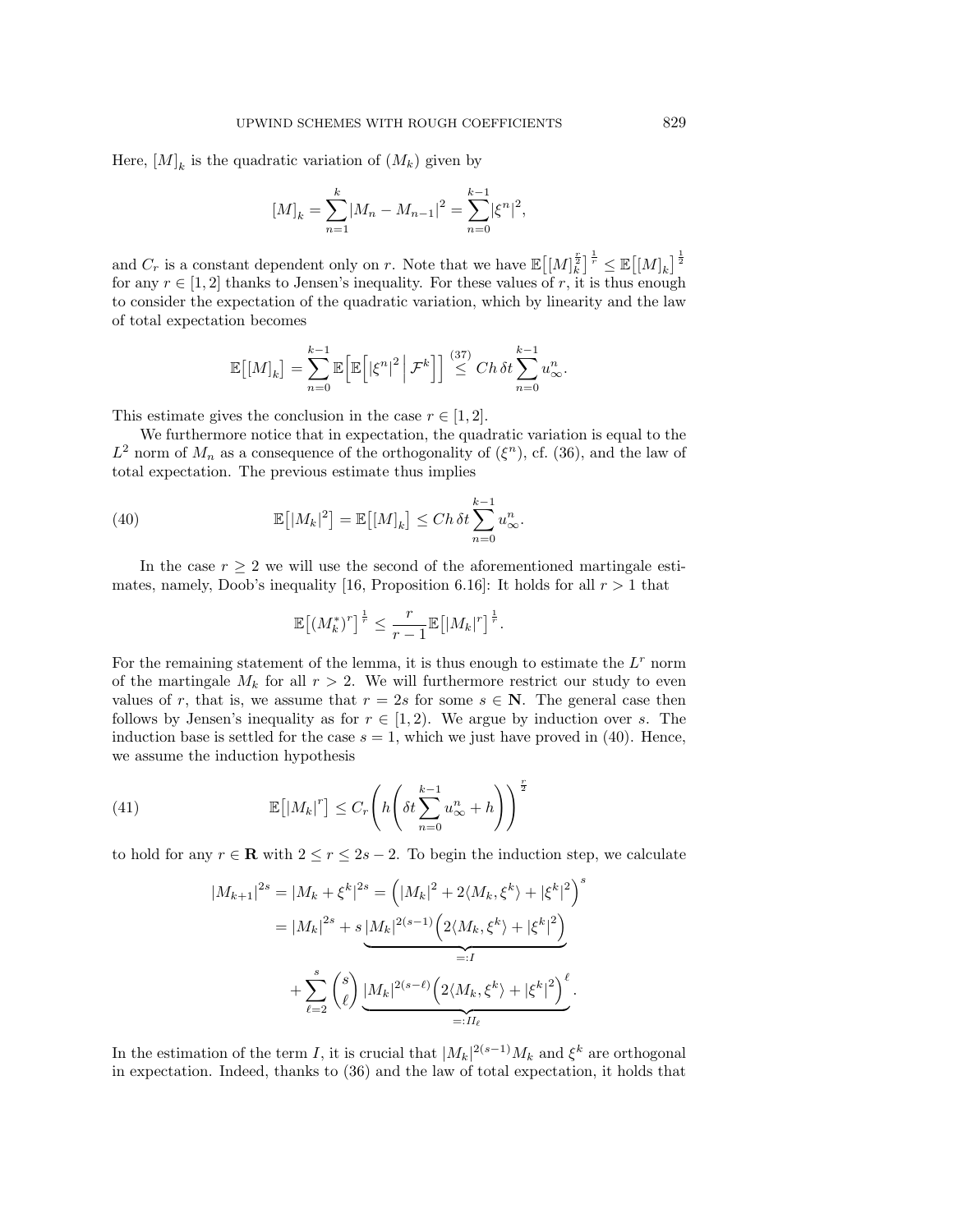$\mathbb{E}[|M_k|^{2(s-1)}\langle M_k,\xi^k\rangle] = \mathbb{E}[|M_k|^{2(s-1)}\mathbb{E}[\langle M_k,\xi^k\rangle | \mathcal{F}^k]] = 0.$  Similarly, with the help of [\(37\)](#page-14-7), we derive  $\mathbb{E}[|M_k|^{2(s-1)} | \xi^k|^2] \lesssim h \,\delta t \, u_{\infty}^k \mathbb{E}[|M_k|^{2(s-1)}]$ . We have thus shown that

$$
\mathbb{E}[I] \le Ch \,\delta t \, u_{\infty}^k \mathbb{E}\Big[ |M_k|^{2(s-1)}\Big].
$$

Using essentially the same arguments as in the last estimate, we can get control over the terms  $II_{\ell}$ . Indeed, with the help of [\(37\)](#page-14-7), since  $\ell \geq 2$ , we have

$$
\mathbb{E}[H_{\ell}] \leq C \mathbb{E}\Big[|M_k|^{2s-\ell}|\xi^k|^{\ell}\Big] + \mathbb{E}\Big[|M_k|^{2(s-\ell)}|\xi^k|^{2\ell}\Big] \leq C \delta t \, u_{\infty}^k h^{\ell-1} \mathbb{E}\big[|M_k|^{2s-\ell}\big] + \delta t \, u_{\infty}^k h^{2\ell-1} \mathbb{E}\Big[|M_k|^{2(s-\ell)}\Big].
$$

It will be convenient to define  $U_{\infty}^k = \sum_{n=0}^{k-1} u_{\infty}^n$ . Combining these two estimates and applying the induction hypothesis [\(41\)](#page-17-1), we then obtain

$$
\mathbb{E}\left[\left|M_{k+1}\right|^{2s}\right] = \mathbb{E}\left[\left|M_{k}\right|^{2s} + sI + \sum_{\ell=2}^{s} {s \choose \ell} II_{\ell}\right]
$$
\n
$$
\leq \mathbb{E}\left[\left|M_{k}\right|^{2s}\right] + C \delta t u_{\infty}^{k} \sum_{\ell=2}^{2s} \left(h(\delta t U_{\infty}^{k} + h)\right)^{\frac{2s-\ell}{2}} h^{\ell-1}
$$
\n
$$
\leq \mathbb{E}\left[\left|M_{k}\right|^{2s}\right] + C \delta t u_{\infty}^{k} h^{s} \left(\sum_{\ell=2}^{2s} (\delta t U_{\infty}^{k})^{\frac{2s-\ell}{2}} h^{\frac{\ell-2}{2}} + h^{s-1}\right)
$$
\n
$$
\leq \mathbb{E}\left[\left|M_{k}\right|^{2s}\right] + C \delta t u_{\infty}^{k} h^{s} \left((\delta t U_{\infty}^{k})^{s-1} + h^{s-1}\right),
$$

where we have used the fact that  $\sum_{\ell=2}^{2s} a^{\frac{2s-\ell}{2}} b^{\frac{\ell-2}{2}} = \sum_{\ell=0}^{2s-2}$  $\sqrt{a}^{2s-2-\ell}\sqrt{b}^{\ell} \leq C(a^{s-1} +$  $b^{s-1}$ ) in the last inequality. Iterating this estimate and using  $M_0 = 0$ , we obtain for any  $k\in\mathbf{N}$  that

$$
\mathbb{E}\left[|M_k|^{2s}\right] \leq C \sum_{n=0}^{k-1} \delta t \, u_\infty^n \, h^s \left( \left(\delta t \, U_\infty^n\right)^{s-1} + h^{s-1} \right) \leq Ch^s \left(\delta t \, U_\infty^k + h\right)^s.
$$

This proves the statement in [\(41\)](#page-17-1) for  $r = 2s$ . For intermediate values  $r = 2s - \sigma$  with  $\sigma \in (0, 2)$ , we estimate by using Jensen's inequality again

$$
\mathbb{E}\left[\left|M_n\right|^r\right]^{\frac{1}{r}}=\mathbb{E}\left[\left(\left|M\right|_n^{2s}\right)^{\frac{2s-\sigma}{2s}}\right]^{\frac{1}{2s-\sigma}}\leq \mathbb{E}\left[\left|M\right|_n^{2s}\right]^{\frac{1}{2s}}.
$$

 $\Box$ 

<span id="page-18-0"></span>This concludes the proof.

### 6. Proof of the error estimates.

**6.1. Proof of Theorem [2.1.](#page-4-3)** We start with the observation that it is enough to consider the case of nonnegative (approximate) solutions. Indeed, in view of the superposition principle for the continuity equation, that is,  $\rho(t) = (\phi_t)_{\#}\rho_0$ , it is clear that solutions are nonnegative if the data are. In particular, if the functions  $\rho_{\pm}$  denote the solutions corresponding to the initial data  $\rho_0^{\pm} \geq 0$ , then  $\rho_{\pm} \geq 0$ . Moreover, by the uniqueness of the Cauchy problem, it holds that  $\rho = \rho_+ - \rho_-$  is the unique solution with initial data  $\rho_0 = \rho_0^+ - \rho_0^-$ . With regard to Lemma [5.2,](#page-12-0) the same holds true in the discrete setting: The solution to the upwind scheme can be split into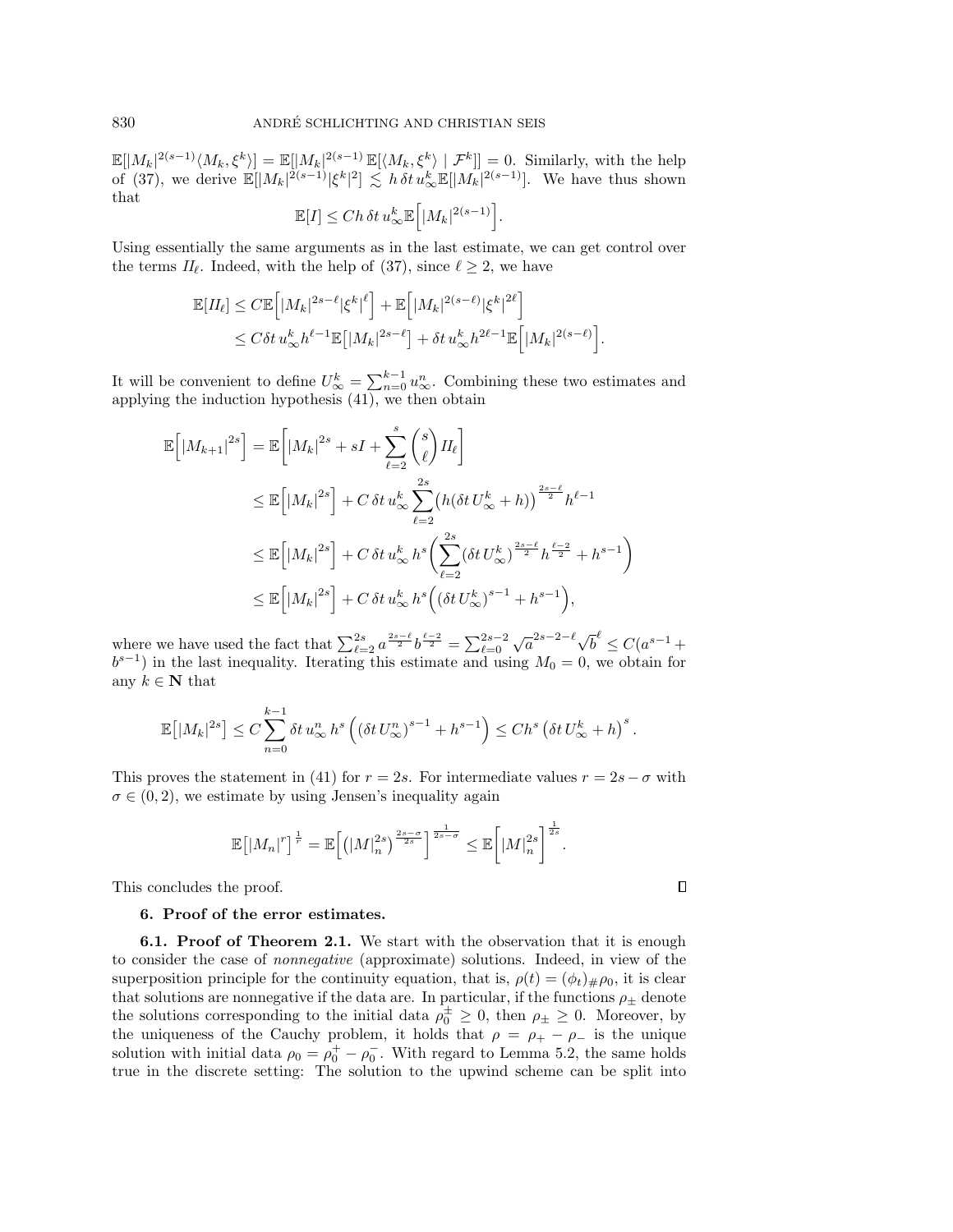$\rho_h = (\rho_h)_+ - (\rho_h)_-,$  where  $(\rho_h)_\pm$  is the nonnegative discrete solution with initial data  $(\rho_0^{\pm})_h$  (first decomposed then discretized). Now, by the transshipment property [\(24\)](#page-10-0) and the triangle inequality [\(23\)](#page-10-1) of the Kantorovich–Rubinstein distance, we estimate

$$
\mathcal{D}_r(\rho,\rho_h) \leq \mathcal{D}_r(\rho_+,( \rho_h)_+) + \mathcal{D}_r(\rho_-, (\rho_h)_-).
$$

To prove Theorem [2.1,](#page-4-3) it is therefore enough to control the distances between the nonnegative densities on the right.

We keep  $t \in [t^n, t^{n+1})$  fixed and split the Kantorovich–Rubinstein distance between  $\rho(t) = (\phi_t)_{\#} \rho_0$  and  $\rho_h(t) = \psi_{\#}^n \rho_h^0$  according to

$$
\mathcal{D}_r(\rho(t), \rho_h(t))
$$

<span id="page-19-1"></span>
$$
(42) \quad \leq \mathcal{D}_r((\phi_t)_{\#}\rho_0, (\phi_{t^n})_{\#}\rho_0) + \mathcal{D}_r((\phi_{t^n})_{\#}\rho_0, (\phi_{t^n})_{\#}\rho_h^0) + \mathcal{D}_r((\phi_{t^n})_{\#}\rho_h^0, \psi_{\#}^n\rho_h^0).
$$

Here we have used the triangle inequality for  $\mathcal{D}_r$ ; cf. [\(23\)](#page-10-1). The first term in [\(42\)](#page-19-1) measures the error caused by the *discretization in time*, the second one measures the error due to the *discretization of the initial datum*, and the third term quantifies the error of the upwind scheme. The estimates of the first two terms are contained in the following two lemmas.

<span id="page-19-0"></span>LEMMA 6.1 (error due to time discretization). There exists a constant  $C$  such that

$$
\mathcal{D}_r((\phi_t)_\#\rho_0, (\phi_{t^n})_\#\rho_0) \leq \log \left(\frac{Ch}{r} + 1\right) \|\rho_0\|_{L^1}.
$$

<span id="page-19-3"></span>LEMMA 6.2 (error due to discretization of initial data). There exists a constant C such that

$$
\mathcal{D}_r((\phi_t)_{\#}\rho_0,(\phi_t)_{\#}\rho_h^0)\leq C\,\log\left(\frac{h}{r}+1\right)\Big(\|\rho_0\|_{L^1}+\Lambda^{\frac{1}{p}}\,\|\rho_0\|_{L^q}\,\|u\|_{L^1(W^{1,p})}\Big).
$$

Here and in the following,  $||u||_{L^1(W^{1,p})}$  can be replaced by the homogeneous part  $\|\nabla u\|_{L^1(L^p)}$  in situations where  $\Omega$  is a convex domain.

To estimate the third term in [\(42\)](#page-19-1), we first estimate the transportation distance with the help of the standard coupling [\(26\)](#page-11-4),

$$
\mathcal{D}_r((\phi_{t^n})_{\#}\rho_h^0, \psi_{\#}^n\rho_h^0) \leq \mathbb{E}_{\rho_h^0} \bigg[ \log \bigg( \frac{|\phi_{t^n}(x) - \psi^n|}{r} + 1 \bigg) \bigg].
$$

Using the evolution laws in [\(17\)](#page-8-1) and [\(38\)](#page-16-0) together with the concavity of the logarithm, we obtain

$$
\mathcal{D}_{r}((\phi_{t^{n}})_{\#}\rho_{h}^{0}, \psi_{\#}^{n}\rho_{h}^{0}) \leq \mathbb{E}_{\rho_{h}^{0}}\bigg[\log\bigg(\frac{|\phi_{t^{n-1}}(x) - \psi^{n-1} - \xi^{n-1}|}{r} + 1\bigg)\bigg] + \mathbb{E}_{\rho_{h}^{0}}\bigg[\frac{\left|\int_{t^{n-1}}^{t^{n}} u(s, \phi_{s}(x)) ds - \delta t u_{h}^{n-1}(\psi^{n-1})\right|}{|\phi_{t^{n-1}}(x) - \psi^{n-1} - \xi^{n-1}| + r}\bigg]
$$

This procedure can be repeated. After  $n-1$  iterations, we have the estimate

<span id="page-19-2"></span>(43) 
$$
\mathcal{D}_{r}((\phi_{t^{n}})_{\#}\rho_{h}^{0}, \psi_{\#}^{n}\rho_{h}^{0}) \leq \mathbb{E}_{\rho_{h}^{0}}\left[\log\left(\frac{1}{r}\left|\sum_{\ell=0}^{n-1} \xi^{\ell}\right| + 1\right)\right] + \sum_{\ell=0}^{n-1} \mathbb{E}_{\rho_{h}^{0}}\left[\frac{\left|\int_{t^{\ell}}^{t^{\ell+1}} u(s, \phi_{s}(x)) ds - \delta t u_{h}^{\ell}(\psi^{\ell})\right|}{|\phi_{t^{\ell}}(x) - \psi^{\ell} - \sum_{k=\ell}^{n-1} \xi^{k}| + r}\right].
$$

.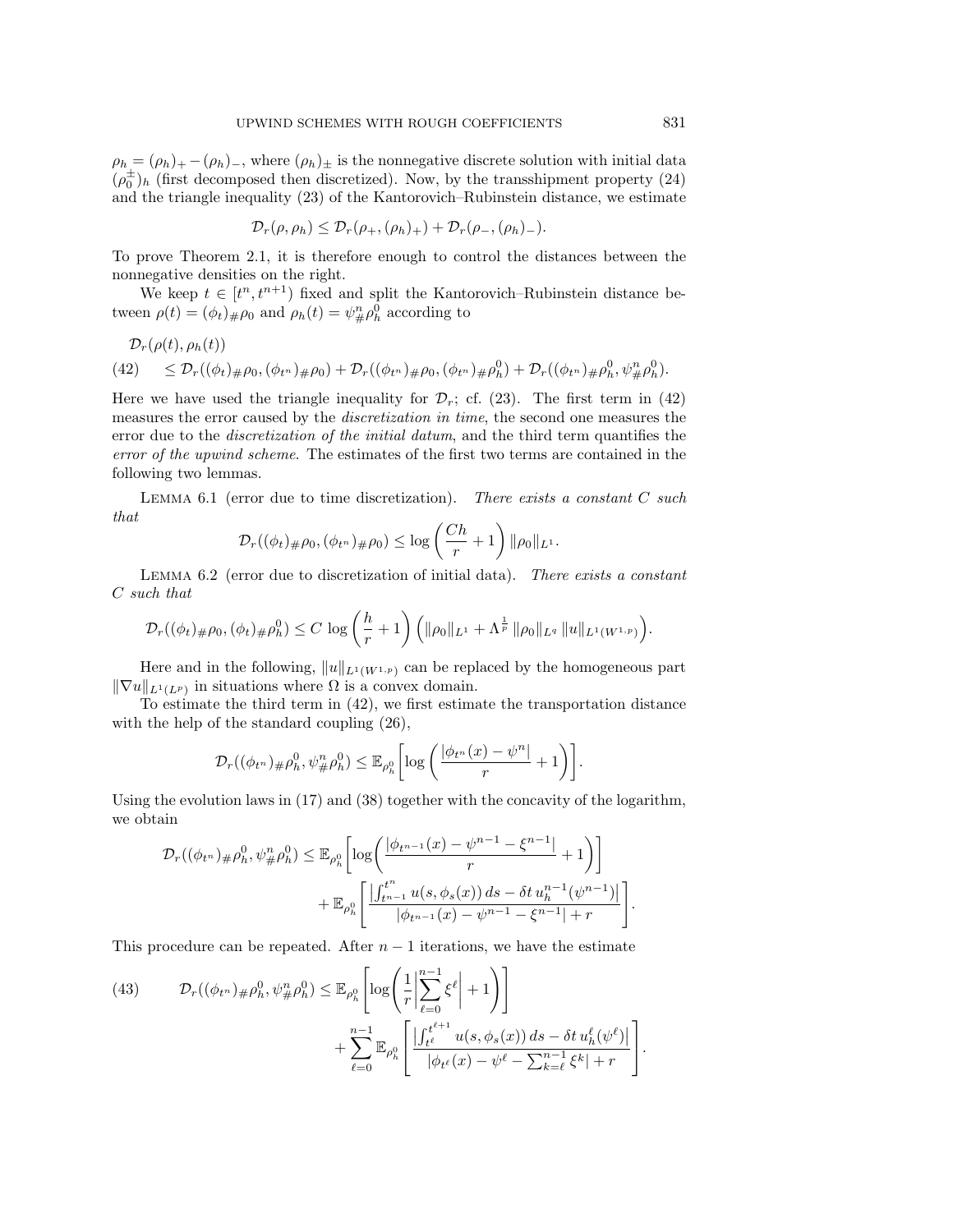Let us denote the first term by  $T_0$  and note that the second term on the right-hand side of the previous estimate is furthermore controlled by the sum  $T_1 + T_2 + T_3$ , where

<span id="page-20-2"></span>(44) 
$$
T_1 := \sum_{\ell=0}^{n-1} \frac{1}{r} \int_{t^{\ell}}^{t^{\ell+1}} \int |u(s, \phi_s(x)) - u(s, \phi_{t^{\ell}}(x))| \rho_h^0(dx) ds
$$

<span id="page-20-3"></span>(45) 
$$
T_2 := \sum_{\ell=0}^{n-1} \int_{t^{\ell}}^{t^{\ell+1}} \mathbb{E}_{\rho_h^0} \left[ \frac{|u(s, \phi_{t^{\ell}}(x)) - u(s, \psi^{\ell})|}{|\phi_{t^{\ell}}(x) - \psi^{\ell} - \sum_{k=\ell}^{n-1} \xi^k| + r} \right] ds
$$

<span id="page-20-1"></span>(46) 
$$
T_3 := \sum_{\ell=0}^{n-1} \frac{1}{r} \mathbb{E}_{\rho_h^0} \left[ \left| \int_{t^{\ell}}^{t^{\ell+1}} u(s, \psi^{\ell}) ds - \delta t u_h^{\ell}(\psi^{\ell}) \right| \right].
$$

We thus have to estimate the terms in  $(43)$ – $(46)$ . This is the content of the following lemmas.

The term in [\(43\)](#page-19-2) is caused by the numerical diffusion introduced by the upwind scheme, which is manifested as a sum of centered random variables. Our proof of [\(43\)](#page-19-2) consists of an application of martingale estimate from Lemma [5.5.](#page-16-1)

<span id="page-20-5"></span>LEMMA 6.3 (estimate of  $T_0$  [\(43\)](#page-19-2)). There exists a constant C such that

$$
\mathbb{E}_{\rho_h^0}\!\left[\log\!\left(\frac{1}{r}\middle|\sum_{\ell=0}^{n-1} \xi^\ell\right|+1\right)\right] \leq C \frac{1}{r} \left(\sqrt{h\|u\|_{L^1(L^\infty)}}+h\right) \, \|\rho_0\|_{L^1}.
$$

The next term [\(44\)](#page-20-2) involves a time-shift, and we use again the CFL condition [\(11\)](#page-4-0). In addition, in this estimate, we use the maximal function of the gradient of  $u$  to bound the difference.

<span id="page-20-6"></span>LEMMA 6.4 (estimate of  $T_1$  [\(44\)](#page-20-2)). There exists a constant C such that

$$
\sum_{\ell=0}^{n-1} \frac{1}{r} \int_{t^{\ell}}^{t^{\ell+1}} \int |u(s, \phi_s(x)) - u(s, \phi_{t^{\ell}}(x))| \, \rho_h^0(dx) \, ds \leq C \frac{h}{r} \Lambda^{\frac{1}{p}} \|\rho_0\|_{L^q} \|u\|_{L^1(W^{1,p})}.
$$

To estimate the term in [\(45\)](#page-20-3), we use a combination of the maximal function estimate and the martingale estimate from Lemma [5.5.](#page-16-1)

<span id="page-20-0"></span>LEMMA 6.5 (estimate of  $T_2$  [\(45\)](#page-20-3)). There exists a constant C such that

$$
\sum_{\ell=0}^{n-1} \int_{t^{\ell}}^{t^{\ell+1}} \mathbb{E}_{\rho_h^0} \left[ \frac{|u(s, \phi_{t^{\ell}}(x)) - u(s, \psi^{\ell})|}{|\phi_{t^{\ell}}(x) - \psi^{\ell} - \sum_{k=\ell}^{n-1} \xi^k| + r} \right] ds
$$
  
 
$$
\leq C \left( 1 + \frac{1}{r} \left( \sqrt{h \|u\|_{L^1(L^{\infty})}} + h \right) \right) \Lambda^{\frac{1}{p}} \| \rho_0 \|_{L^q} \|u\|_{L^1(W^{1,p})}.
$$

The control of [\(46\)](#page-20-1) crucially relies on the particular form of the averaged velocity field  $u_h^l$  introduced in [\(34\)](#page-14-6) and the regularity of the mesh. To be more specific, our argument is based on the identity [\(35\)](#page-14-1) which seems to be valid on Cartesian tessellations only. At this stage, it is not clear to us how to estimate  $T_3$  [\(46\)](#page-20-1) in the case of more general, possibly unstructured, tessellations, though some ideas from the construction in [\[9\]](#page-28-5) may be relevant. We plan to address this question in future research.

<span id="page-20-4"></span>LEMMA 6.6 (estimate of  $T_3$  [\(46\)](#page-20-1)). There exists a constant C such that

$$
\sum_{\ell=0}^{n-1} \frac{1}{r} \mathbb{E}_{\rho_h^0} \left[ \left| \int_{t^{\ell}}^{t^{\ell+1}} u(s, \psi^{\ell}) ds - \delta t u_h^{\ell}(\psi^{\ell}) \right| \right] \leq C \frac{h}{r} \Lambda^{\frac{1}{p}} \|\rho_0\|_{L^q} \|u\|_{L^1(W^{1,p})}.
$$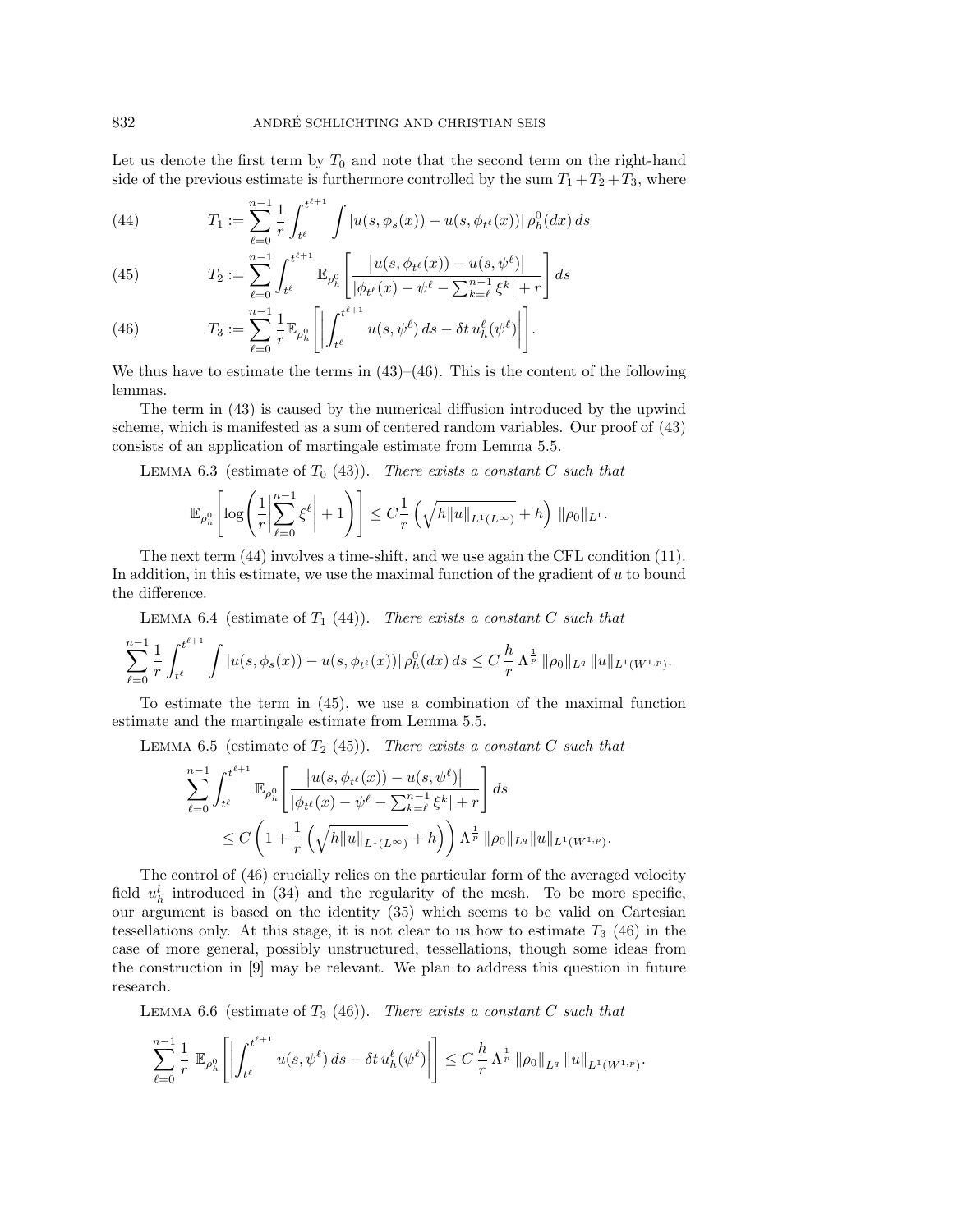A combination of the Lemmas [6.1](#page-19-0)[–6.6](#page-20-4) completes the proof of Theorem [2.1.](#page-4-3)

6.2. Proof of Lemmas [6.1–](#page-19-0)[6.6.](#page-20-4) In this subsection, we turn to the proofs of Lemmas [6.1](#page-19-0)[–6.6.](#page-20-4)

Proof of Lemma [6.1](#page-19-0). From the CFL condition [\(11\)](#page-4-0), we deduce

$$
|\phi_t(x) - \phi_{t^n}(x)| \le \int_{t^n}^t |u(s, \phi_s(x))| ds \le \delta t u_\infty^n \le Ch
$$

for a.e.  $x \in \Omega$ , with the consequence that

$$
\mathcal{D}_r((\phi_t)_\#\rho_0, (\phi_{t^n})_\#\rho_0) \stackrel{(26)}{\leq} \int \log \left( \frac{|\phi_t(x) - \phi_{t^n}(x)|}{r} + 1 \right) \rho_0(x) dx
$$
  

$$
\leq \log \left( \frac{Ch}{r} + 1 \right) \|\rho_0\|_{L^1}.
$$

This proves Lemma [6.1.](#page-19-0)

The statement in Lemma [6.2](#page-19-3) is a stability estimate for the continuity equation which has been recently proved in [\[23,](#page-28-2) Proposition 1] and builds up on [\[5,](#page-27-8) Proposition 2.2]. In order to have a self-contained representation, we will sketch its short proof for the convenience of the reader.

We need some preparations. At the heart of the proof is a Crippa–De Lellis-type argument, cf. [\[8\]](#page-27-2), that allows to estimate integrals of difference quotients by  $L^p$ norms of gradients. The argument makes use of the theory of the maximal function operator M, defined for a function f on  $\mathbb{R}^d$  by

<span id="page-21-1"></span><span id="page-21-0"></span>
$$
(Mf)(x) = \sup_{r>0} \int_{B_r(x)} |f(y)| \, dy.
$$

We will make use of two properties. First, maximal functions bound difference quotients in the sense that

(47) 
$$
\frac{|f(x) - f(y)|}{|x - y|} \leq C\big((M\nabla f)(x) + (M\nabla f)(y)\big)
$$

for a.e. x, y. Furthermore, M maps  $L^p$  to  $L^p$  for any  $p \in (1,\infty]$  with the estimate

(48) 
$$
||Mf||_{L^p} \leq C||f||_{L^p}.
$$

The first estimate is elementary and can be proved similarly to Morrey's inequality. In fact, its proof is contained in [\[13,](#page-28-9) p. 143, Theorem 3]. The second one can be found in many standard references on harmonic analysis; see, e.g., [\[25,](#page-28-20) p. 5, Theorem 1].

In order to make use of the maximal function estimates, it will be convenient to introduce a Sobolev extension of u to  $\mathbb{R}^d$ . We thus let  $\bar{u}: \mathbb{R}^d \to \mathbb{R}^d$  denote a Sobolev function with  $\bar{u} = u$  in  $\Omega$  and such that

(49) 
$$
\|\bar{u}\|_{W^{1,p}} \leq C \|u\|_{W^{1,p}}.
$$

The construction of  $\bar{u}$  can be found, for instance, in [\[13,](#page-28-9) p. 135, Theorem 1].

*Proof of Lemma* [6.2](#page-19-3). We apply the estimate [\(25\)](#page-11-2) with  $\rho_1 = (\phi_t)_{\#} \rho_0$  and  $\rho_2 =$  $(\phi_t)_{\#}\rho_h^0$  and obtain with the help of [\(47\)](#page-21-0) and the marginal conditions [\(22\)](#page-9-3)

<span id="page-21-2"></span>
$$
\left|\frac{d}{dt}\mathcal{D}_r((\phi_t)_\#\rho_0, (\phi_t)_\#\rho_h^0)\right| \leq C \int_{\Omega} (M\nabla\bar{u}) \left|(\phi_t)_\#(\rho_0 - \rho_h^0)\right| dx.
$$

 $\Box$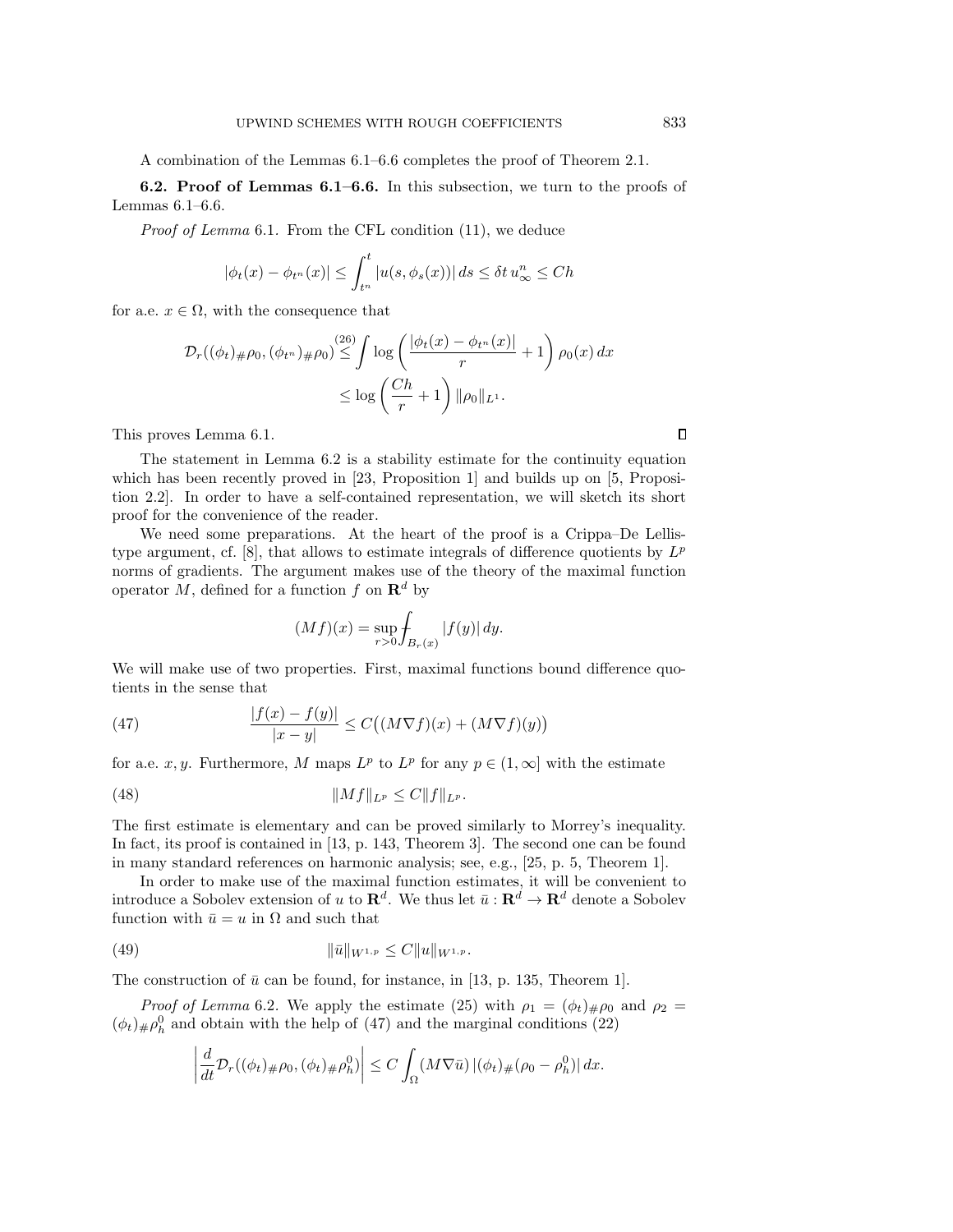Integration and Hölder's inequality yield

$$
\mathcal{D}_r((\phi_t)_\#\rho_0, (\phi_t)_\#\rho^0_h) \leq \mathcal{D}_r(\rho_0, \rho^0_h) + C \|M\nabla\bar{u}\|_{L^1(L^p)} \|(\phi_t)_\#(\rho_0 - \rho^0_h)\|_{L^\infty(L^q)}.
$$

To bound the second term we invoke [\(48\)](#page-21-1), [\(21\)](#page-9-4), and [\(49\)](#page-21-2) and obtain

$$
||M\nabla\bar{u}||_{L^1(L^p)}||(\phi_t)_\#(\rho_0-\rho_h^0)||_{L^\infty(L^q)}\leq C||\nabla u||_{L^1(L^p)}\Lambda^{\frac{1}{p}}||\rho_0-\rho_0^h||_{L^q}.
$$

For the first term, we recall from the definition of  $\rho_h^0$  in [\(5\)](#page-3-3) that  $\rho_0$  and  $\rho_h^0$  share both the same mass on each cell  $K \in \mathcal{T}$ . We may thus choose  $\pi_K \in \Pi(\chi_K \rho_0, \chi_K \rho_h^0)$ and define  $\pi = \sum_{K \in \mathcal{T}} \pi_K$ . By construction,  $\pi$  is a transfer plan in  $\Pi(\rho_0, \rho_h^0)$ . In particular,

$$
\mathcal{D}_r(\rho_0, \rho_h^0) \le \sum_{K \in \mathcal{T}} \int \int \log \left( \frac{|x - y|}{r} + 1 \right) d\pi_K(x, y) \le \log \left( \frac{h}{r} + 1 \right) \|\rho_0 - \rho_h^0\|_{L^1}.
$$

Since  $\|\rho_h^0\|_{L^1} = \|\rho_0\|_{L^1}$ , the statement follows with the triangle inequality.

Proof of Lemma [6.3](#page-20-5). We use the sublinearity of the logarithm

$$
\mathbb{E}_{\rho_h^0}\Biggl[\log\Biggl(\frac{1}{r}\Biggl|\sum_{\ell=0}^{n-1}\xi^\ell\Biggr|+1\Biggr)\Biggr] \leq \frac{1}{r}\mathbb{E}_{\rho_h^0}\Biggl[\Biggl|\sum_{\ell=0}^{n-1}\xi^\ell\Biggr|\Biggr],
$$

apply the martingale estimate [\(39\)](#page-16-2) from Lemma [5.5,](#page-16-1) and recall the identity  $\|\rho_h^0\|_{L^1} =$  $\|\rho_0\|_{L^1}.$  $\Box$ 

Proof of Lemma [6.4](#page-20-6). We recall that the CFL condition in [\(11\)](#page-4-0) guarantees that  $|\phi_s(x) - \phi_{t^{\ell}}(x)| \leq Ch$  for a.e.  $x \in \Omega$  and every  $s \in [t^{\ell}, t^{\ell+1})$ ; cf. the proof of Lemma [6.1](#page-19-0) above. It thus follows via [\(47\)](#page-21-0) that

$$
\int_{t^{\ell}}^{t^{\ell+1}} \int |u(s, \phi_s) - u(s, \phi_{t^{\ell}})| \rho_h^0 dx ds
$$
  
\n
$$
\leq Ch \int_{t^{\ell}}^{t^{\ell+1}} \int (M \nabla \bar{u})(s, \phi_s) \rho_h^0 dx ds + Ch \int_{t^{\ell}}^{t^{\ell+1}} \int (M \nabla \bar{u})(s, \phi_{t^{\ell}}) \rho_h^0 dx ds.
$$

Summing over  $\ell$  and applying Hölder's inequality and the bound on the Jacobian [\(19\)](#page-9-2) thus yields

$$
\sum_{\ell=0}^{n-1} \int_{t^{\ell}}^{t^{\ell+1}} \int |u(s,\phi_s) - u(s,\phi_{t^{\ell}})| \rho_h^0 \, dx \, ds \leq Ch\Lambda^{\frac{1}{p}} \|M\nabla \bar{u}\|_{L^1(L^p)} \|\rho_h^0\|_{L^q}.
$$

It remains to invoke the fundamental inequality for maximal functions [\(48\)](#page-21-1) and the continuity of the extension operator [\(49\)](#page-21-2) to deduce the statement of the lemma.  $\Box$ 

Proof of Lemma [6.5](#page-20-0). We first apply Hölder's inequality to the expectation,

$$
\mathbb{E}_{\rho_h^0} \left[ \frac{|u(s, \phi_{t^{\ell}}) - u(s, \psi^{\ell})|}{|\phi_{t^{\ell}} - \psi^{\ell} - \sum_{k=\ell}^{n-1} \xi^k| + r} \right] \n\leq \mathbb{E}_1 \left[ \frac{|u(s, \phi_{t^{\ell}}) - u(s, \psi^{\ell})|^p}{|\phi_{t^{\ell}} - \psi^{\ell}|^p} \right]^{1/p} \mathbb{E}_{(\rho_h^0)^q} \left[ \frac{|\phi_{t^{\ell}} - \psi^{\ell}|^q}{\left( |\phi_{t^{\ell}} - \psi^{\ell} - \sum_{k=\ell}^{n-1} \xi^k| + r \right)^q} \right]^{1/q}.
$$

 $\Box$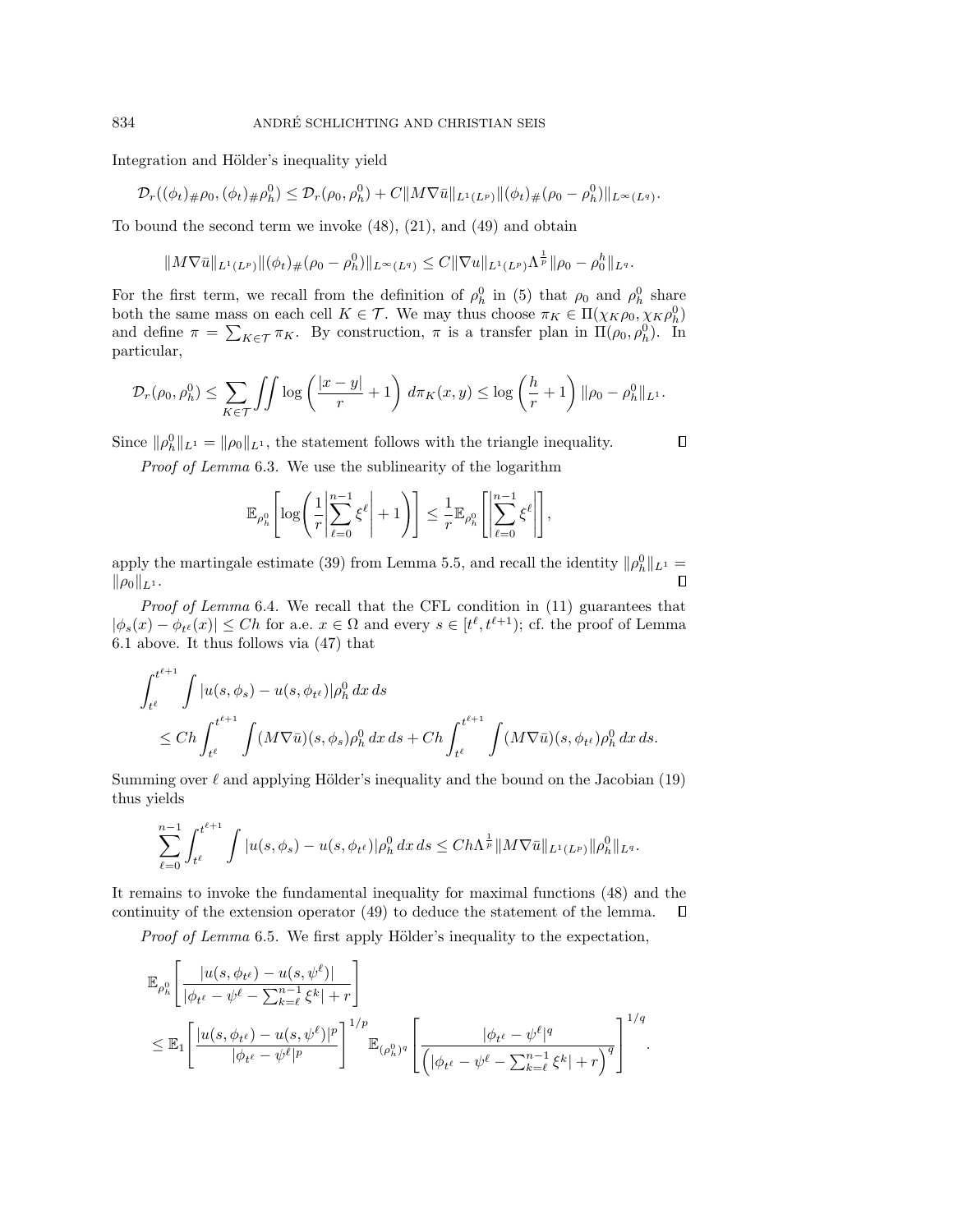The second term on the right-hand side can be bounded with the help of the triangle inequality and the martingale estimate [\(39\)](#page-16-2) by

$$
\mathbb{E}_{(\rho_h^0)^q} \Bigg[ \frac{|\phi_{t^{\ell}} - \psi^{\ell}|^q}{\Big(|\phi_{t^{\ell}} - \psi^{\ell} - \sum_{k=\ell}^{n-1} \xi^k| + r \Big)^q} \Bigg]^{1/q} \leq \mathbb{E}_{(\rho_h^0)^q} [1]^{\frac{1}{q}} + \frac{1}{r} \mathbb{E}_{(\rho_h^0)^q} \Bigg[ \Bigg| \sum_{k=\ell}^{n-1} \xi^k \Bigg|^q \Bigg]^{1/q} \leq C \Big( 1 + \frac{1}{r} \Big( \sqrt{h \|u\|_{L^1(L^\infty)}} + h \Big) \Big) \|\rho_h^0\|_{L^q}.
$$

Notice that the martingale estimate extends to sums starting at  $\ell$  via the triangle inequality. For the first term, we have

$$
\mathbb{E}_1\bigg[\frac{|u(s,\phi_{t^{\ell}})-u(s,\psi^{\ell})|^p}{|\phi_{t^{\ell}}-\psi^{\ell}|^p}\bigg] \leq C \int (M\nabla\bar{u})(s,\phi_{t^{\ell}}(x))^p dx + C \mathbb{E}_1\big[(M\nabla\bar{u})(s,\psi^{\ell})^p\big]
$$

as a consequence of  $(47)$ . Thus, with regard to  $(21)$ ,  $(29)$ ,  $(48)$ , and  $(49)$ , the latter yields

$$
\mathbb{E}_1\bigg[\frac{|u(s,\phi_{t^{\ell}})-u(s,\psi^{\ell})|^p}{|\phi_{t^{\ell}}-\psi^{\ell}|^p}\bigg]^\frac{1}{p}\leq C\,\Lambda^{\frac{1}{p}}\,\|u(s,\,\cdot\,)\|_{W^{1,p}}.
$$

Combining the previous estimates, integration over  $[t^{\ell}, t^{\ell+1}]$  and doing the summation in  $\ell$  yields the result.  $\Box$ 

Proof of Lemma [6.6](#page-20-4). By the assumption of a Cartesian tessellation, we have for each control volume  $K \in \mathcal{T}$  the identity

$$
\sum_{L \sim K} \nu_{KL}(b \cdot \nu_{KL})^{+} = b
$$

for any vector  $b \in \mathbf{R}^d$ . In particular, choosing  $b = \int_{t\ell}^{t^{\ell+1}}$  $t_t^{t+1}$   $\int_K u \, dx \, ds$ , where  $K \in \mathcal{T}$  is such that  $\psi^{\ell} \in K$ , it holds that

$$
\int_{t^{\ell}}^{t^{\ell+1}} u(s, \psi^{\ell}) ds - \delta t u_h^{\ell}(\psi^{\ell})
$$
\n
$$
= \int_{t^{\ell}}^{t^{\ell+1}} \int_K (u(s, \psi^{\ell}) - u(s, x)) dx ds
$$
\n
$$
+ \sum_{L \sim K} \nu_{KL} \left( \left( \int_{t^{\ell}}^{t^{\ell+1}} \int_K u \cdot \nu_{KL} dx ds \right)^{+} - \left( \int_{t^{\ell}}^{t^{\ell+1}} \int_{K/L} u \cdot \nu_{KL} d\mathcal{H}^{d-1} ds \right)^{+} \right)
$$
\n
$$
=: I + II.
$$

In view of [\(47\)](#page-21-0), the first term is controlled as follows:

$$
|I| \le Ch\left(\int_{t^{\ell}}^{t^{\ell+1}} (M\nabla\bar{u})(s,\psi^{\ell})\,ds + \int_{t^{\ell}}^{t^{\ell+1}} \int_{K} (M\nabla\bar{u})(s,x)\,dx\,ds\right).
$$

For the second one, we use the fact that  $(\cdot)^+$  is 1-Lipschitz continuous and compute

$$
|II| \leq \sum_{L \sim K} \left| \int_{t^{\ell}}^{t^{\ell+1}} \int_{K} u \cdot \nu_{KL} \, dx \, ds - \int_{t^{\ell}}^{t^{\ell+1}} \int_{K|L} u \cdot \nu_{KL} \, d\mathcal{H}^{d-1} \, ds \right|
$$
  

$$
\leq C \int_{t^{\ell}}^{t^{\ell+1}} \int_{\partial K} \left| u - \int_{K} u \, dx \right| d\mathcal{H}^{d-1} \, ds.
$$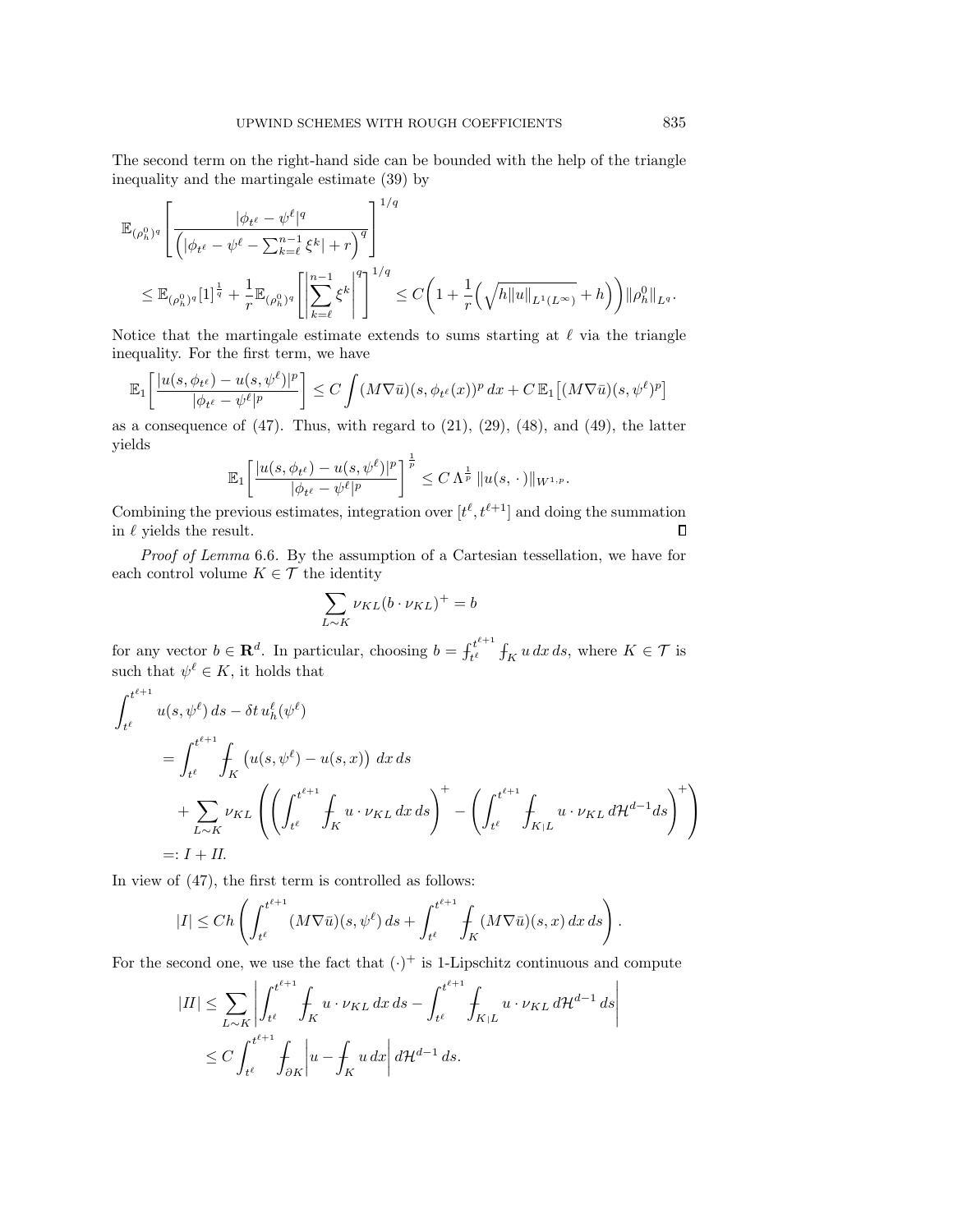Now, we use the estimate

$$
\int_{\partial K} \left| u - \int_K u \, dy \right| d\mathcal{H}^{d-1} \le C \int_K |\nabla u| \, dx,
$$

which is a consequence of the trace estimate

$$
\int_{\partial K} |v| d\mathcal{H}^{d-1} \le C \bigg( \frac{1}{h} \int_K |v| dx + \int_K |\nabla v| dx \bigg)
$$

(cf. [\(3\)](#page-2-0)) applied to  $v = u - f_K v dx$ , and of the standard Poincaré estimate

$$
\int_{K} \left| u - \int_{K} u \, dy \right| dx \le h \int_{K} |\nabla u| dx.
$$

Therewith, we obtain the estimate

$$
|II| \leq \frac{C}{|\partial K|} \int_{t^\ell}^{t^{\ell+1}} \int_K |\nabla u| \, dx \, ds \leq Ch \int_{t^\ell}^{t^{\ell+1}} \int_K |\nabla u| \, dx \, ds
$$

because  $|K|/|\partial K| \leq |K|^{1/d} \leq h$  thanks to the isoperimetric inequality. Applying the expectation and doing the push-forward then yields

$$
\mathbb{E}_{\rho_h^0}\left[\left|\int_{t^\ell}^{t^{\ell+1}} u(s,\psi^\ell)\,ds - \delta t\,u_h^\ell(\psi^\ell)\right|\right] \le Ch\int_{t^\ell}^{t^{\ell+1}} \int (|M\nabla u| + |\nabla u|)\,\psi_\#^l \rho_h^0(dx)\,ds,
$$

where we used the identity

$$
\mathbb{E}_{\rho_h^0}\left[\int_{K(\psi^\ell)} f\,dx\right] = \mathbb{E}_{\rho_h^0}\left[\int_{J^\ell} f\,dx\right] = \sum_{K\in\mathcal{T}} \rho_K^\ell \int_K f\,dx,
$$

in which  $K(x)$  denotes the control volume in  $\mathcal T$  that contains x. Hereby, in the first expectation,  $\rho_h^0$  is interpreted as a function from  $\Omega$  to **R** and hence the first expectation is an integral, whereas in the second one it is considered as a vector in  $\mathbb{R}^{\mathcal{T}}$  and the second expectation is thus a sum. We use Hölder's inequality, the fundamental estimate for maximal functions in [\(48\)](#page-21-1), the continuity of the extension operator [\(49\)](#page-21-2), and estimate [\(29\)](#page-12-2) to conclude.  $\Box$ 

<span id="page-24-0"></span>7. Optimality. Our intention in this section is to demonstrate that our main result is (almost) optimal with regard to two aspects:

1. We state a simple example which illustrates that within the setting of this paper one cannot expect to prove a priori upper bounds on (polynomial) convergence rates in strong Lebesgue norms. To be more specific, for any small  $\varepsilon$  we find an initial configuration such that the approximate solution given by the upwind scheme converges toward the exact solution of the continuity equation with a rate not faster than  $\varepsilon$ ; see [\(52\)](#page-26-0) below. Taking the limit  $\varepsilon \searrow 0$ , this entails that uniform rates cannot exist for strong norms. It is thus natural to seek estimates on the rate of weak convergence, as provided in our Theorem [2.1.](#page-4-3)

Notice that this observation is not a contradiction with the error analysis conducted, for instance, in [\[19,](#page-28-15) [20\]](#page-28-14). In these works, the authors study convergence rates under regularity assumptions on the initial datum: They assume that  $u_0$  has BV regularity. Our theory, however, is valid for data that are merely integrable.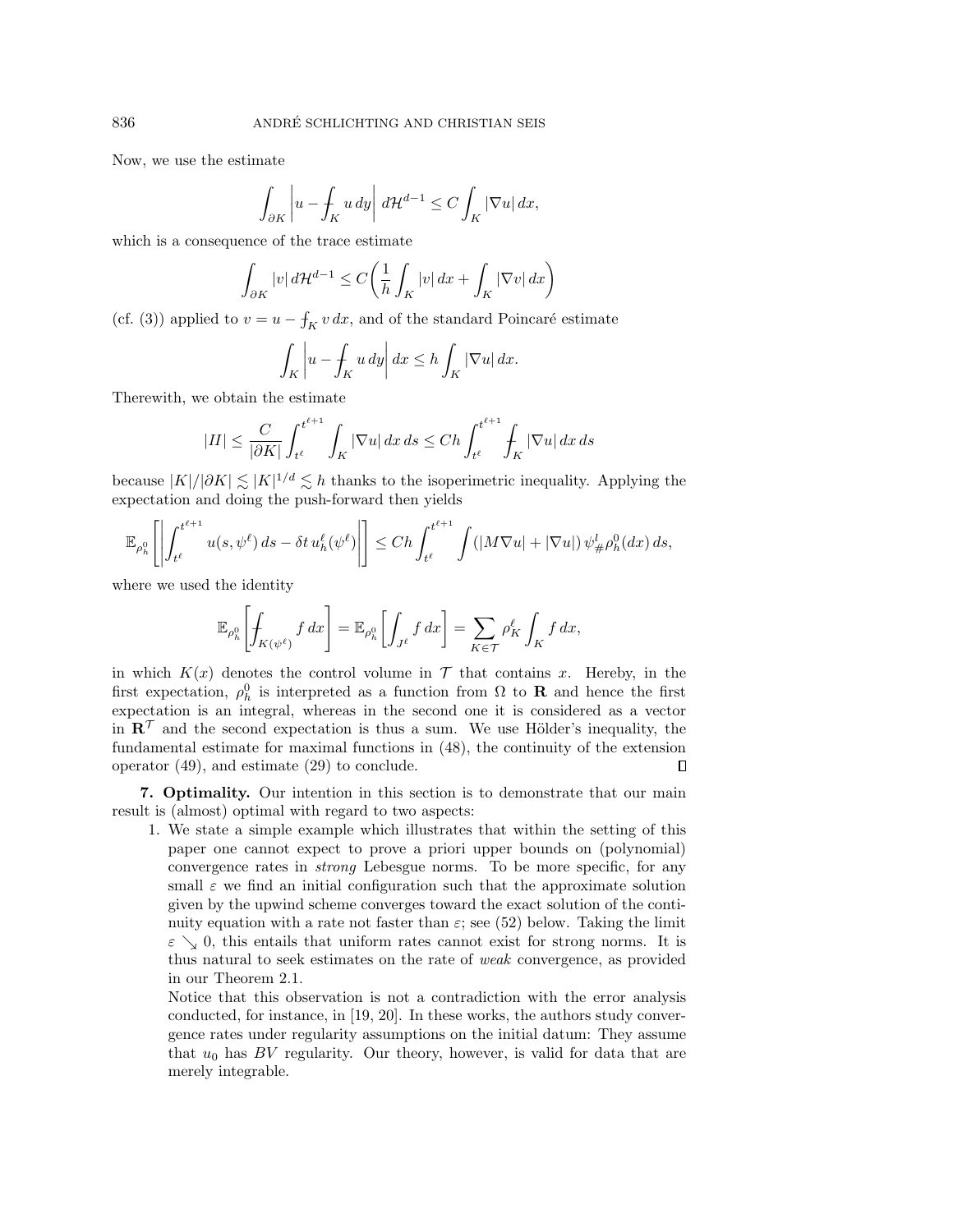2. Our computations show that our findings in Theorem [2.1](#page-4-3) are almost optimal in the following sense: For any small  $\varepsilon$ , there exist initial configurations for which we can bound the rate of weak convergence from below by  $1/2 - \varepsilon$ ; see [\(53\)](#page-27-9) below. This lower bound almost matches the 1/2-a priori upper bound from Theorem [2.1.](#page-4-3)

Apart from the unpleasant fact that upper and lower bounds do not exactly agree, there is a second mismatch with regard to the measures of weak convergence. We are not able to bound the logarithmic Kantorovich–Rubinstein distance  $\mathcal{D}_r$  suitably from below. Instead, we study the slightly larger Kantorovich–Rubinstein distance with Euclidean cost

$$
W_1(\rho,\rho_h)=\inf_{\pi\in\Pi(\rho,\rho_h)}\iint |x-y|\,d\pi(x,y).
$$

This distance is frequently referred to as 1-Wasserstein distance. By the Kantorovich–Rubinstein theorem [\[28,](#page-28-17) Theorem 1.14], it satisfies the duality formula

<span id="page-25-1"></span>(50) 
$$
W_1(\rho, \rho_h) = \sup_{\psi} \left\{ \int \psi(\rho - \rho_h) \, dx : \, |\psi(x) - \psi(y)| \leq |x - y| \right\}.
$$

Let us now consider the advection equation with a constant velocity field  $u \equiv$  $U > 0$  on **R**,

$$
\partial_t \rho + U \partial_x \rho = 0
$$
 and  $\rho(0, x) = \rho_0(x)$ .

Its exact solution is given by  $\rho(t, x) = \rho_0(x - tU)$ . To define the corresponding approximate solution, let us choose the control volumes  $K = h[k, k+1] \subset \mathbf{R}$  for some small  $h > 0$ , and we write  $\rho_k^n$  instead of  $\rho_K^n$  for solutions of the upwind scheme [\(7\)](#page-3-1). Notice that the latter reduces to

$$
\rho_k^{n+1} = \rho_k^n - \frac{\delta t U}{h} \rho_k^n + \frac{\delta t U}{h} \rho_{k-1}^n = \left(1 - \frac{\delta t U}{h}\right) \rho_k^n + \frac{\delta t U}{h} \rho_{k-1}^n.
$$

Next, we choose the time step  $\delta t$  size such that  $\delta t U = h/2$ , which in particular satisfies the CFL condition [\(10\)](#page-3-0). Moreover, the scheme becomes in this simple case  $\rho_k^{n+1} = \frac{1}{2} (\rho_k^n + \rho_{k-1}^n)$ . By iterating this identity, we arrive at

(51) 
$$
\rho_k^n = \frac{1}{2^n} \sum_{m=0}^n \binom{n}{m} \rho_{k-m}^0.
$$

In order to prove the aforementioned optimality of our error estimate in Theo-rem [2.1,](#page-4-3) we have to choose sufficiently rough data. For some parameter  $s \in [0, 1)$ , we choose the following (singular) Riemann problem like initial distribution:

<span id="page-25-0"></span>
$$
\rho_0(x) = \begin{cases} 0 & \text{for } x \le 0, \\ x^{-s} & \text{for } x \in (0, 1], \\ 0 & \text{for } x > 1. \end{cases}
$$

By the explicit solution to the continuous problem, we have for any  $t > 0$  and all  $x \in [0, tU]$  that  $\rho_h(t, x) - \rho(t, x) = \rho_h(t, x)$ . This error is caused by the numerical diffusion, and we expect it to be the main contribution to the total error.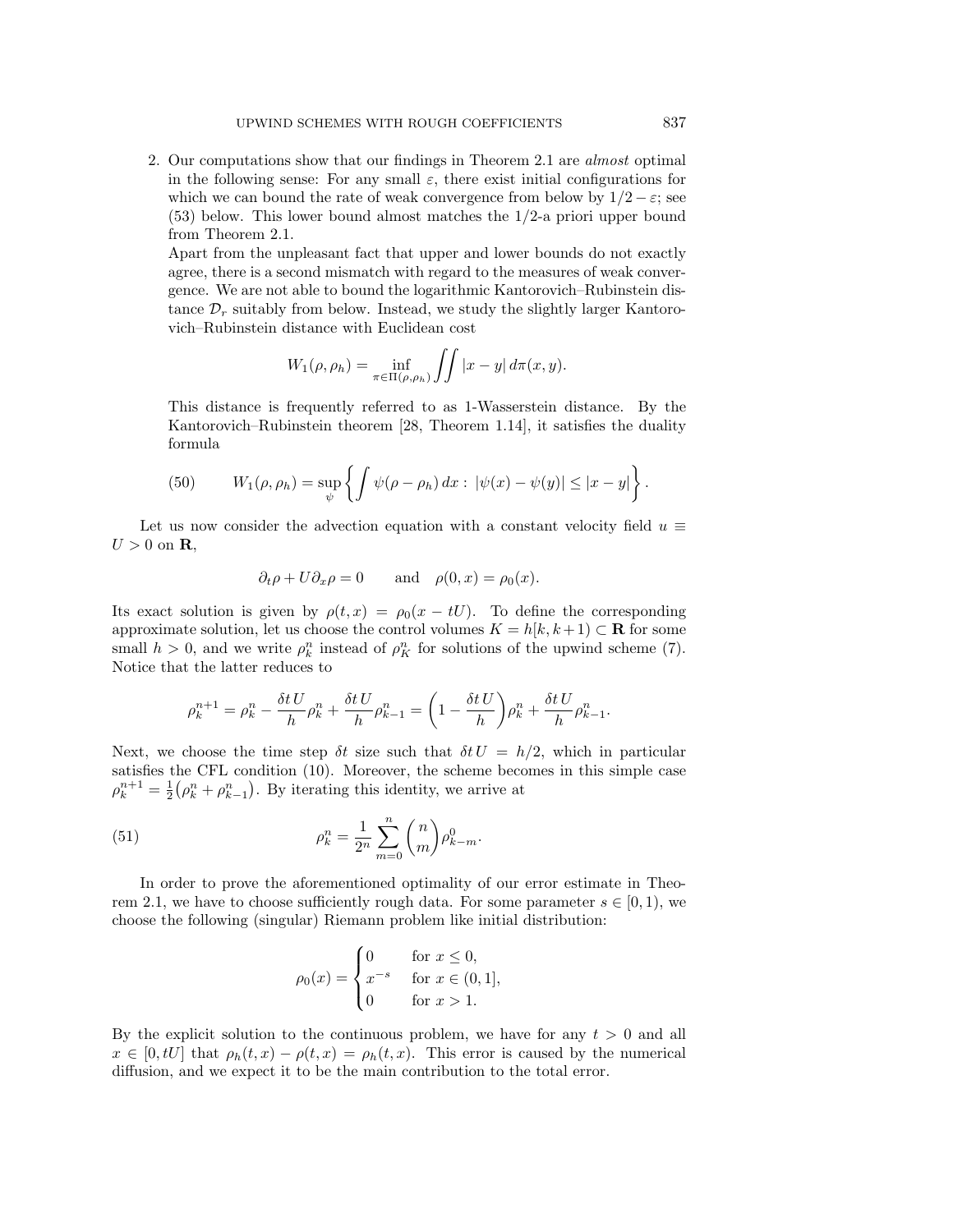Our argumentation will be based on duality. We thus let  $\psi$  be a suitable nonnegative test function with supp  $\psi \subseteq [0, tU]$ . Further properties of  $\psi$  will be specified later.

Suppose now that  $t \in [t^n, t^{n+1})$  for some positive even number  $n = 2(\ell + 1)$ , so that  $\ell + 1 \leq tU/h < \ell + 3/2$ . We then have

$$
\int \psi(\rho_h(t) - \rho(t)) dx = \int_0^{tU} \psi \, \rho_h(t) dx \ge h \sum_{k=0}^{\ell} \psi_k \rho_k^n \stackrel{(51)}{=} h \sum_{k=0}^{\ell} \sum_{m=0}^n \frac{1}{2^n} {n \choose m} \psi_k \rho_{k-m}^0,
$$

where  $\psi_k = \int_{kh}^{(k+1)h} \psi \, dx$ . Notice that  $\rho_{k-m}^0 = 0$  for  $k < m$ . Hence, changing variables and the order of summation, the latter turns into

$$
\int \psi(\rho_h(t) - \rho(t)) dx \ge \frac{1}{4} \sum_{m=0}^{\ell} \frac{1}{4^{\ell}} {2\ell + 2 \choose \ell - m} h \sum_{k=0}^{m} \psi_{\ell - k} \rho_{m-k}^0.
$$
  
=:S(m)

Notice that the right-hand side is furthermore decreased if we restrict the summation over m to the set  $[0, \lfloor \sqrt{\ell} \rfloor]$  and if we substitute the displayed binomial coefficient by  $\binom{2\ell}{\ell-m}$ . Moreover, the de Moivre–Laplace theorem yields

$$
\frac{1}{4^{\ell}} \binom{2\ell}{\ell-m} = \binom{2\ell}{\ell-m} \left(\frac{1}{2}\right)^{\ell-m} \left(\frac{1}{2}\right)^{2\ell-(\ell-m)} \approx \frac{1}{\sqrt{\pi \ell}} e^{-\frac{m^2}{\ell}} \gtrsim \frac{1}{\sqrt{\ell}}
$$

for  $\ell$  sufficiently large. Here, by  $a \approx b$  we understand  $a = b(1 + o(1))$  as  $\ell \gg 1$ . We thus have √

$$
\int \psi(\rho_h(t) - \rho(t)) dx \gtrsim \frac{1}{\sqrt{\ell}} \sum_{m=0}^{\lfloor \sqrt{\ell}/2 \rfloor} S(m).
$$

We now address the  $L^1$  lower bound. For this purpose, we choose  $\psi(x) = 1$  for  $x \in [0, tU]$ , and hence also  $\psi_k = 1$  for all  $k \in [0, \ell],$  and we obtain

$$
S(m) = h \sum_{k=0}^{m} \rho_k^0 = \int_0^{(m+1)h} \rho_0 dx \ge \int_0^{mh} \frac{dx}{x^s} = \frac{(mh)^{1-s}}{1-s},
$$

if h is small enough so that  $mh \leq 1$ . Therewith, we arrive at

$$
\|\rho_h(t) - \rho(t)\|_{L^1} = \sup_{\|\psi\|_{L^\infty} \le 1} \int \psi(\rho_h(t) - \rho(t)) \, dx \gtrsim \frac{h^{1-s}}{1-s} \frac{1}{\sqrt{\ell}} \sum_{m=0}^{\lfloor \sqrt{\ell}/2 \rfloor} m^{1-s} \sim \frac{\sqrt{h}^{1-s}}{1-s},
$$

because  $\ell \sim tU/h \sim 1/h$  for  $t \ge 1$  and  $U \sim 1$ . Hence, setting  $\varepsilon = (1 - s)/2$ , this computation shows that

(52) 
$$
\lim_{h \to 0} h^{-\varepsilon} \|\rho_h - \rho\|_{L^1((0,1) \times (0,R))} \gtrsim 1
$$

for any  $R$  sufficiently large.

The computation for the Wasserstein distance is similar. We choose the 1- Lipschitz function  $\psi(x) = tU - x$  on [0, tU] and obtain

<span id="page-26-0"></span>
$$
S(m) \approx \int_0^{(m+1)h} (tU - (\ell - m)h - x) \frac{dx}{x^s} \ge \frac{(mh)^{2-s}}{(1-s)(2-s)}.
$$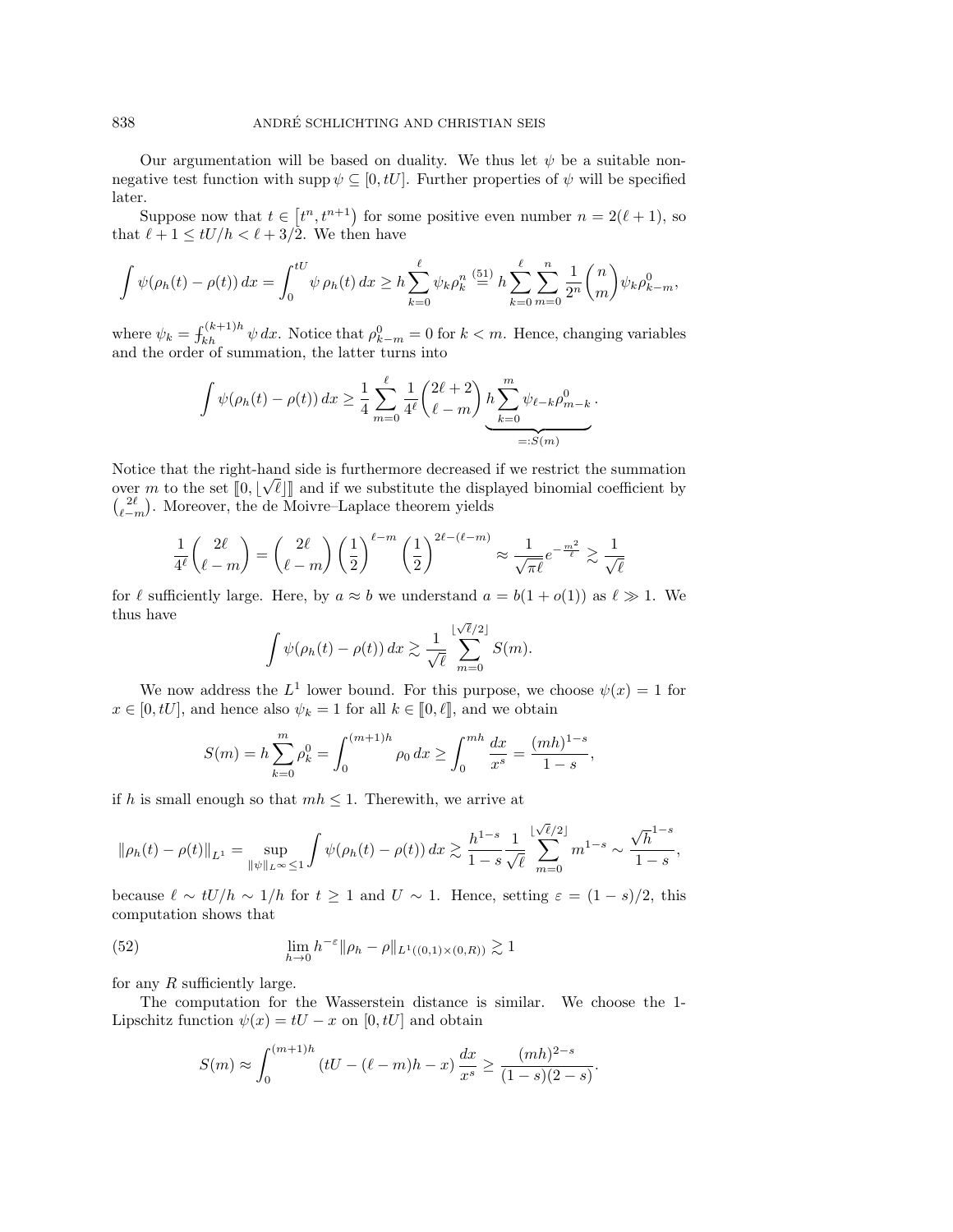This leads to the lower bound

<span id="page-27-9"></span>
$$
W_1(\rho_h(t), \rho(t)) \stackrel{(50)}{\gtrsim} \frac{h^{2-s}}{(1-s)^2(2-s)\sqrt{\ell}} \sum_{m=0}^{\lfloor \sqrt{\ell}/2 \rfloor} m^{2-s} \gtrsim \frac{\sqrt{h}^{2-s}}{1-s}.
$$

By choosing  $s = 1 - \varepsilon$ , we thus find the almost optimal lower bound

(53) 
$$
W_1(\rho_h(t), \rho(t)) \sim \sqrt{h}^{1+\varepsilon}.
$$

We finally remark that it is not clear to us whether the weak convergence rates are optimal for more regular, e.g., BV , data. Our numerical experiments in section [2.4](#page-6-0) suggest that this could be the case; cf. Figure [2.](#page-7-1)

<span id="page-27-0"></span>8. Discussion. Let us finally discuss possible extensions of our main result. It would be desirable to remove the restriction to Cartesian meshes. The major obstacle consists in the incompatibility of the construction of stochastic characteristics with more general meshes. A way to overcome this in the Lipschitz setting was proposed in [\[9\]](#page-28-5). At this point, it is not clear to us how to adapt this approach under the weaker regularity assumptions of the present work.

Another question concerns the applicability of our approach to the implicit upwind scheme. We are positive that this application is possible. The argumentation, however, rather relies on the Eulerian specification. This is ongoing research.

We remark that in order to establish stability estimates for continuity equations it is not essential that the system is conservative. In fact, in [\[23\]](#page-28-2), arbitrary source terms are included in the right-hand side of [\(1\)](#page-1-1). The restriction to conservative flows in the present paper is, however, crucial as it allows for a clean probabilistic interpretation of the scheme. In this context it should be mentioned that it is currently unclear how to extend the theory from [\[23\]](#page-28-2) to the transport equation in nondivergence form or to nonlinear conservation laws or systems. For the same reason, the present convergence analysis does not directly apply to the associated upwind schemes.

Finally, there is a way to make sense to the continuity equation in the case of measure valued solutions. The underlying well-posedness theory is based on the notion of renormalized solutions which was first introduced in [\[12\]](#page-28-0). Whether the present work extends to this framework is not obvious to the authors.

## **REFERENCES**

- <span id="page-27-4"></span>[1] N. Aguillon and F. Boyer, Error Estimate for the Upwind Scheme for the Linear Transport Equation with Boundary Data, IMA J. Numer. Anal., to appear.
- <span id="page-27-1"></span>[2] L. AMBROSIO, *Transport equation and Cauchy problem for BV vector fields*, Invent. Math., 158 (2004), pp. 227–260.
- <span id="page-27-7"></span>[3] L. AMBROSIO AND G. CRIPPA, Continuity equations and ODE flows with non-smooth velocity, Proc. Roy. Soc. Edinburgh Sect. A, 144 (2014), pp. 1191–1244.
- <span id="page-27-5"></span>[4] F. Boyer, Analysis of the upwind finite volume method for general initial- and boundary-value transport problems, IMA J. Numer. Anal., 32 (2012), pp. 1404–1439.
- <span id="page-27-8"></span>[5] Y. BRENIER, F. OTTO, AND C. SEIS, Upper bounds on coarsening rates in demixing binary viscous liquids, SIAM J. Math. Anal., 43 (2011), pp. 114–134.
- <span id="page-27-3"></span>[6] B. COCKBURN, B. DONG, J. GUZMÁN, AND J. QIAN, Optimal convergence of the original DG method on special meshes for variable transport velocity, SIAM J. Numer. Anal., 48 (2010), pp. 133–146.
- <span id="page-27-6"></span>[7] M. COLOMBO, G. CRIPPA, AND S. SPIRITO, Renormalized solutions to the continuity equation with an integrable damping term, Calc. Var. Partial Differential Equations, 54 (2015), pp. 1831–1845.
- <span id="page-27-2"></span>[8] G. CRIPPA AND C. DE LELLIS, Estimates and regularity results for the DiPerna–Lions flow, J. Reine Angew. Math., 616 (2008), pp. 15–46.